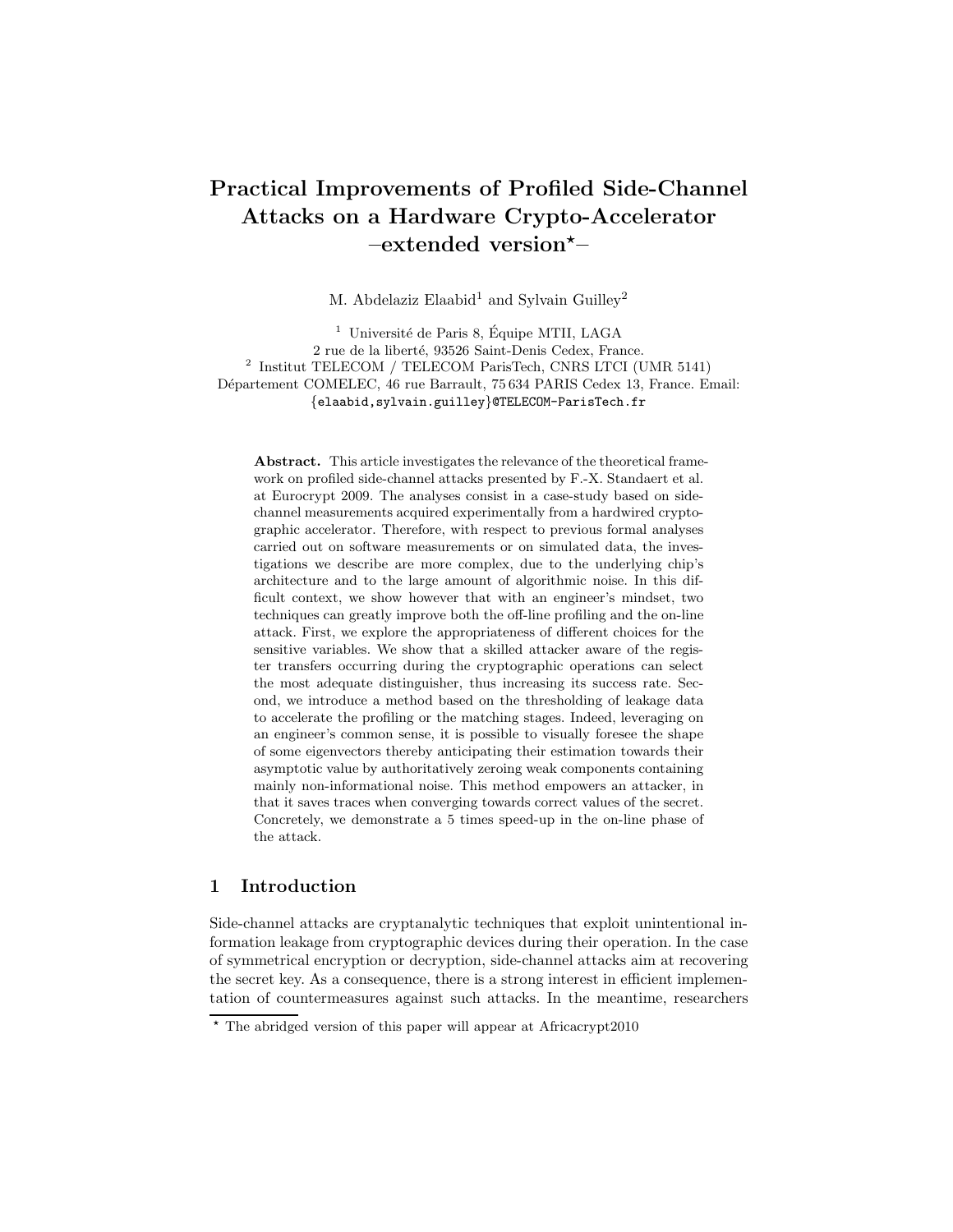have tackled the difficult task to formalize the study of attacks and countermeasures. A seminal theoretical study dealing with physical attacks is presented to the cryptographic community by S. Micali and L. Reyzin in [\[11\]](#page-19-0). In order to be practically usable, this paradigm requires a specialization, grounded on practical side-channel leakage simulations or measurements. This milestone is achieved by F.-X. Standaert et al. in [\[21\]](#page-19-1), where the information theory is solicited to process the side-channel data. More precisely, in [\[21](#page-19-1)[,20\]](#page-19-2), F.-X. Standaert et al. discuss two metrics to measure two independent aspects: the first is the robustness evaluation of a target circuit and the second is the estimation of the power of an attack. For this purpose, two kinds of adversaries should be taken into consideration:

- 1. The adversary with an access to a certain amount of a priori information, such as the circuit leakage model and the cryptographic algorithm being executed.
- 2. The adversary with an access to a clone of the attacked device. In this case, she would be free to manipulate it, in order to indirectly understand the behavior of the target device containing the secret information.

In this paper, we consider the second case. It unfolds in two stages. In a first stage of profiling, some estimations are carried out to extract information. In a second stage, a classification is carried out to perform the on-line attack.

The rest of the paper is organized as follows. Section [2](#page-1-0) introduces the theoretical notions employed in the forthcoming concrete analyses. The first attack improvement we investigate is related to the adequate choice of the sensitive variable. This study is detailed for both evaluation and attack metrics in Sec. [3.](#page-7-0) The second improvement concerns an analysis of the dates with maximal leakage. In Sec. [4,](#page-13-0) we indeed observe that a thresholding that anticipates the irrelevance of some side-channel samples is beneficial to both the evaluation and the attack metrics. A discussion about the impact of these two findings on the interpretation of the a priori evaluation metric and of the a posteriori attack metrics is given in Sec. [5.](#page-15-0) Finally, conclusions and perspectives are in Sec. [6.](#page-16-0) The circuit whose side-channel signals are studied is presented in Appendix [A.](#page-20-0)

# <span id="page-1-0"></span>2 Theoretical Framework for the Practice-Oriented Side-Channel Study

#### 2.1 Prerequisites

Based on some axioms, the theoretical analysis of the physical attacks detailed in [\[11\]](#page-19-0) formalize the leakage by specifying "where, how, and when" the target circuit leaks information. Those axioms give a reliable description of the physical phenomena observable in practice. In this context, two technical definitions must be taken into consideration: the leakage function and the adversary.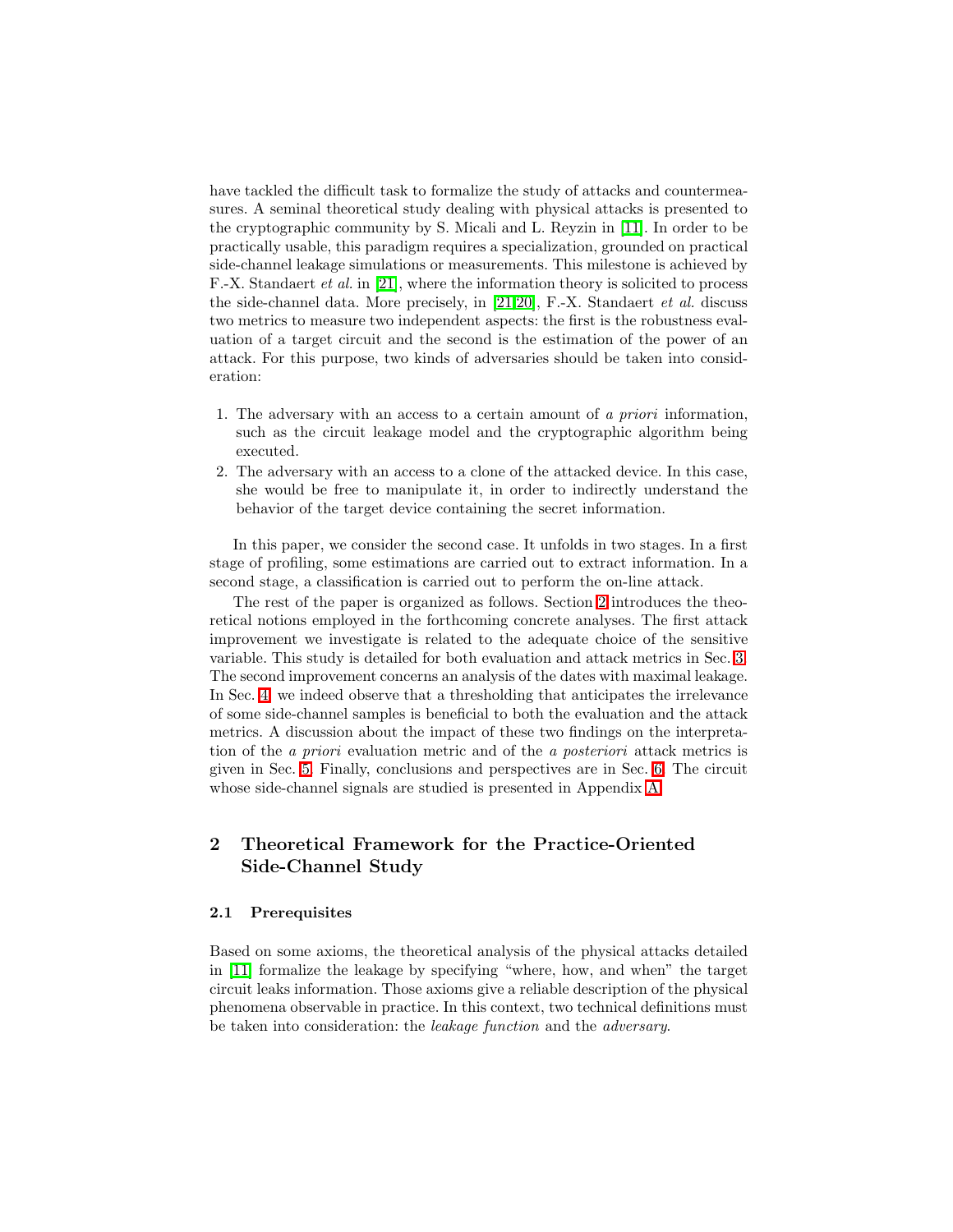**Leakage Function** The leakage function  $\mathcal{L}(C, M, R)$  is a function of three parameters.  $C$  is the current internal configuration of the circuit  $\ell$  algorithm, which incorporates all the resources whose side-channels are measurable in principle;  $M$  is a set of measures and  $R$  is a random string which represents the noise.

This function is an important element in the rest of this article. Indeed, from this notion we will create distinguishers that will enable us to evaluate the circuit by quantifying its side-channel information, or to be used by an adversary to recover the key.

<span id="page-2-0"></span>Adversary In [\[11\]](#page-19-0), the adversary is chosen so as to be the strongest possible and therefore can be different at each attack. In [\[20\]](#page-19-2), the adversary uses a divide-andconquer strategy to retrieve separately parts of the secret key. In other words, it defines a function  $f: K \mapsto S_K$  which maps each key k onto a class  $s_k = f(k)$ such that  $|S_K| \ll |K|$ . The aim of a side-channel adversary is to guess a key class  $s_k$  with non negligible probability.

For example, in the case where the considered encryption algorithm is DES (Data Encryption Standard), k will be the 56-bit key for encryption, and  $S_k$ is the 6-bit subkey generated by the key schedule from the master key  $k$  and consumed at the substitution box (sbox) input.

According to the given definitions, the evaluation of the physical security of a device is based on the quality of the circuit and the strength of the adversary.

These two aspects urge to study the information quantity given by a leakage function. This will be taken advantage of to conduct a successful attack.

#### 2.2 How to Quantify the Information Amount?

The concept of entropy was introduced by C. Shannon in [\[17\]](#page-19-3). It is a reliable measurement of uncertainty associated with a random variable. In our case, we use Shannon entropy to characterize the information leaked from a cryptographic device in order to extract its secret key. We denote by:

- $S_K$  the target key class discrete variable of a side-channel attack, and  $s_K$  a realisation of this variable;
- $X$  the discrete variable containing the inputs of the target cryptographic device, and  $x$  the realisation of this variable;
- $-$  **L** a random variable denoting the side-channel observation generated with inputs of the target device, and  $l$  a realisation of this random variable;
- $\Pr[s_K | L]$  the conditional probability of a key class  $s_K$  given a leakage l.

One reason to quantify the information is to measure the quality of the circuit for a given leakage function. For this purpose, we use the conditional entropy, defined in Sec. [2.2.](#page-3-0) The other goal is to measure how brightly this information (leakage) is used to successfully recover the key. In the sequel, we consider the success rate, defined in Sec. [2.2,](#page-3-1) to assess the strength of the adversary.

These two metrics enable us subsequently to ensure the circuit security (knowing its leakage) against a more or less strong adversary.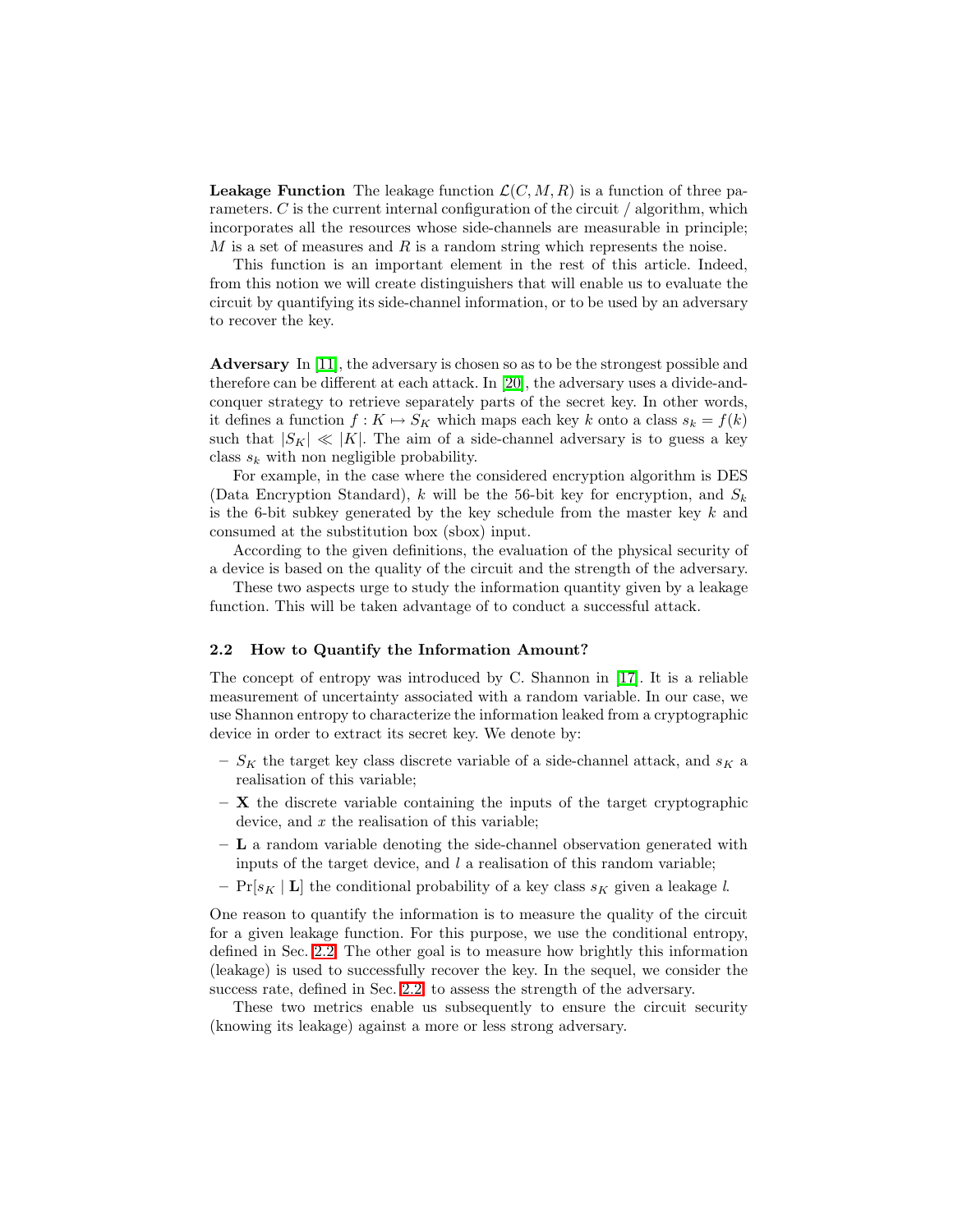<span id="page-3-2"></span><span id="page-3-0"></span>The Conditional Entropy According to the definition of the conditional Shannon entropy, the conditional uncertainty of  $S_K$  given L, denoted  $\mathbf{H}(S_K | L)$ , is defined by the following equations:

$$
\mathbf{H}(S_K \mid \mathbf{L}) \doteq \sum_{s_K} \sum_l -\Pr(s_K, l) \cdot \log_2 \Pr(s_K \mid l)
$$
  
= 
$$
-\sum_{s_K} \Pr(s_K) \sum_l \Pr(l \mid s_K) \cdot \log_2 \Pr(s_K \mid l).
$$
 (1)

We the define conditional entropy matrix as:

<span id="page-3-3"></span>
$$
\mathbf{H}_{s_K, s_{Kc}} \doteq -\sum_{l} \Pr(l \mid s_K) \cdot \log_2 \Pr(s_{Kc} \mid l), \tag{2}
$$

where  $s_K$  and  $s_{Kc}$  are respectively the correct subkey and the subkey candidate. From  $(1)$  and  $(2)$ , we derive:

$$
\mathbf{H}(S_K \mid \mathbf{L}) = \sum_{s_K} \Pr(s_K) \; \mathbf{H}_{s_K, s_K} \,. \tag{3}
$$

The value of diagonal elements from this matrix needs to be observed very carefully. Indeed, theorem 1 in [\[21\]](#page-19-1) states that if they are minimum amongst all key classes  $s_K$ , then these key classes can be recovered by a Bayesian adversary.

<span id="page-3-1"></span>The Success Rate The adversary mentioned in [2.1](#page-2-0) is an algorithm that aims at guessing a key class  $s_K$  with high probability. Indeed with some queries, the adversary would estimate the success rate from the number of times for which the attack is successful. The success rate quantifies the strength of an adversary and thereafter evaluates the robustness of a cryptographic device in front of its attack.

#### 2.3 Profiled Side-Channel Attacks in Practice

There exist many operational contexts in which an attack can be setup. Some attacks consist solely of an on-line phase. The earliest attacks of this kind exploit explicitly the linear dependency between the secret data and the leakage, as in the Differential Power Attack (DPA, [\[9\]](#page-19-4)) and the Correlation Power Analysis (CPA, [\[3\]](#page-18-0)). Recently, the Mutual Information Analysis (MIA, [\[6\]](#page-18-1)) has extended those attacks to non-linear dependencies. Profiled attacks are attacks mounted by a rather strong adversary that can benefit from a long period of training (i.e. profiling) on a clone device, before launching the attack itself on the target device. Template attacks [\[4,](#page-18-2)[2](#page-18-3)[,7\]](#page-19-5) and stochastic attacks [\[16,](#page-19-6)[15\]](#page-19-7) belong to this class, because they exploit all the information extracted during the training step. In this paper we concentrate on template attacks, as described in [\[2\]](#page-18-3),for computing the success rates.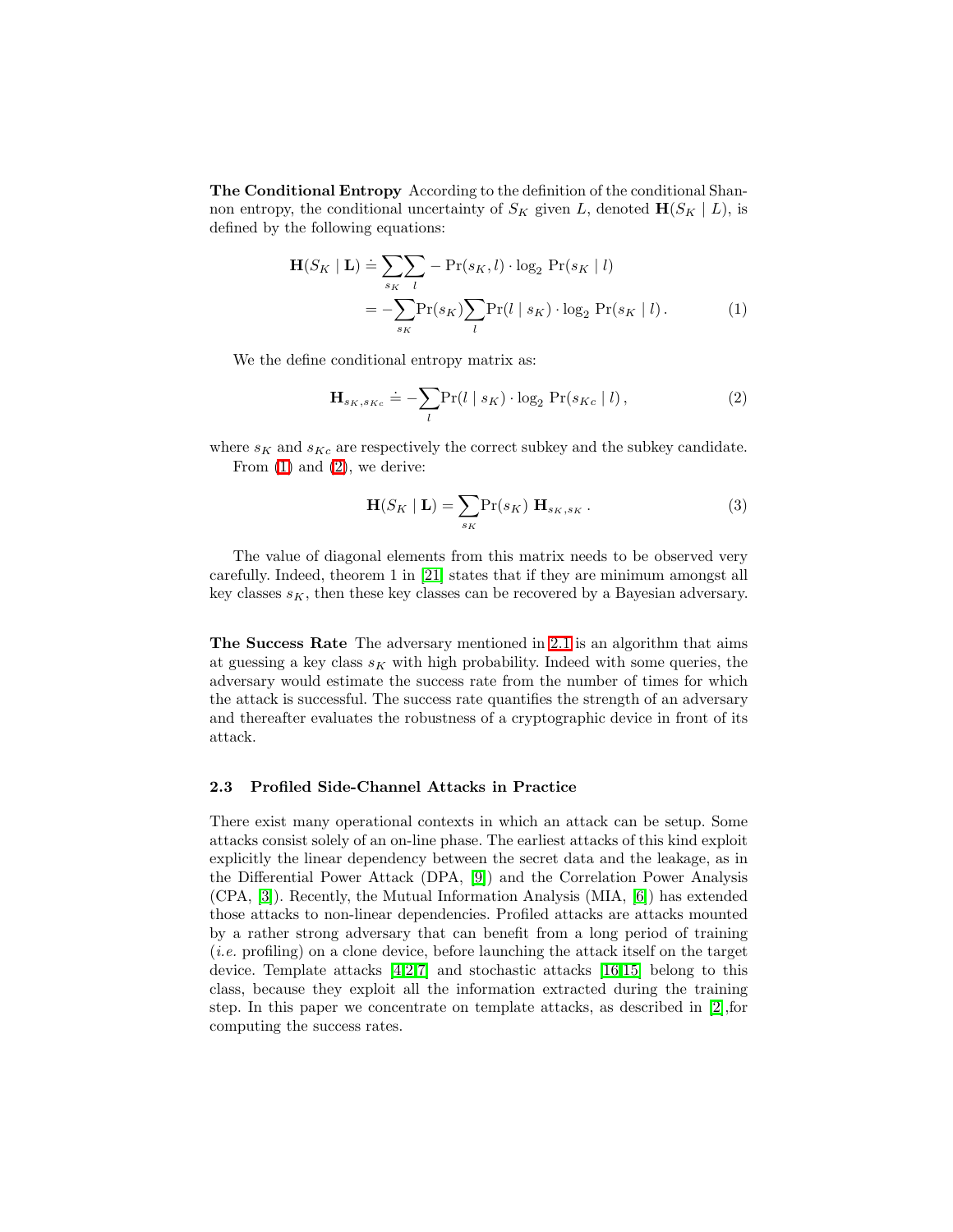Template Attacks During the training phase the attacker gathers a large number of traces, corresponding to random values of plaintexts and keys. As the clone system is in full control of the attacker, this number is limited only by time and available storage. The observed traces are then classified according to functions  $\mathcal L$  that capture one modality of the circuit's leakage. A trace  $t$ is considered as the realisation of a multivariate Gaussian random variable in  $\mathbb{R}^N$ . For each set  $\mathcal{S}_k, k \in [0, N']$  the attacker computes the average  $\mu_k$  and the covariance matrix  $\Sigma_k$ . These are estimated by:

<span id="page-4-0"></span>
$$
\mu_k = \frac{1}{|\mathcal{S}_k|} \sum_{t \in \mathcal{S}_k} t \quad \text{and} \quad \Sigma_k = \frac{1}{|\mathcal{S}_k| - 1} \sum_{t \in \mathcal{S}_k} (t - \mu_k)(t - \mu_k)^{\mathsf{T}}.
$$
 (4)

The ordered pair  $(\mu_k, \Sigma_k)$  is called the template associated with value k of the subkey.

The difficult part of this attack is the size of the  $\Sigma_k$  matrices, namely  $(N \times N)$ , with  $N \approx 10^4$ . In our experiments,  $N = 20,000$ . To overcome this a few special indices can be chosen in  $[0, N]$ , called *interest points*, which contain most of the useful information. Various techniques are used to select these points: points with large differences between the average traces [\[4\]](#page-18-2), points with maximal variance [\[7\]](#page-19-5), and, more generally, principal component analysis (aka PCA [\[8\]](#page-19-8).)

Template Attacks in PCA The PCA consists in computing the eigenvectors  $EV_i, i \in [0, N']$  of empirical covariance matrix of all traces together, computed by:

$$
S = \frac{1}{N'-1}\sum_{k=0}^{N'-1}TT^{\mathsf{T}} \quad \text{where} \quad \bar{\mu} = \frac{1}{N'}\sum_{k=0}^{N'-1}\mu_k \quad \text{and} \quad T = \begin{pmatrix} \mu_1^{\mathsf{T}}-\bar{\mu}^{\mathsf{T}} \\ \mu_2^{\mathsf{T}}-\bar{\mu}^{\mathsf{T}} \\ \vdots \\ \mu_N^{\mathsf{T}}-\bar{\mu}^{\mathsf{T}} \end{pmatrix} \,.
$$

Let  $EV$  be the matrix containing the most significant eigenvectors. In practice, only a few eigenvectors is sufficient to represent all data samples. In the case of our unprotected circuit, the leakage is well captured by one direction only, irrespective of the choice of the leakage function  $\mathcal{L}$ . The mean traces and covariance matrices defined in [\(4\)](#page-4-0) are then expressed in this basis by:

$$
\nu_k = (EV)^{\mathsf{T}} \mu_k \quad \text{and} \quad \Lambda_k = (EV)^{\mathsf{T}} \Sigma_k (EV).
$$

In addition to the  $(EV)$  matrix, they constitute the templates of the PCA.

The *attack phase* consists then in acquiring the trace  $\tau$  of an encipherement performed by the target system using the secret key  $\kappa$ , projecting it into this latter basis and matching it against the patterns using Bayes' rule. The attack is successful iff:

$$
\kappa = \operatorname{argmax}_{k} \left( \frac{1}{\sqrt{(2\pi)^{N'} | \Lambda_k |}} \exp \left( -\frac{1}{2} \cdot (EV(\tau - \mu_k))^{\mathsf{T}} \Lambda_k^{-1} (EV(\tau - \mu_k)) \right) \right).
$$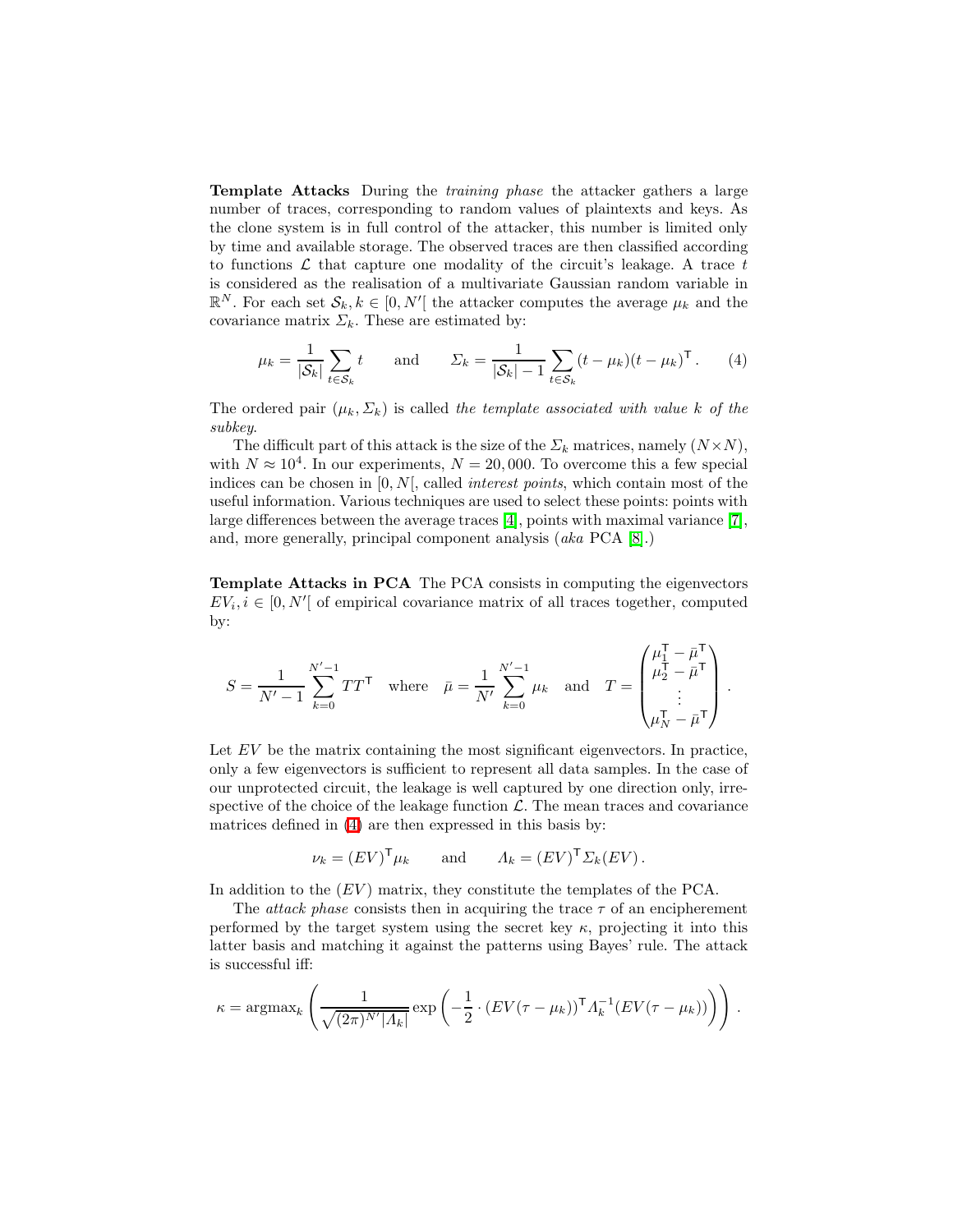Applications of Templates in PCA to SecMat The investigations are done on an unprotected DES cryptoprocessor with an iterative architecture. We estimate the conditional entropy and the success rate for various leakage models: in fact, models are constructed from distinguishers for trace classification during the profiling attack. Altogether, this comparison will allow us characterize better the leakage.

We are facing the problem of choosing the relevant sensitive variable.

Actually, it has already been pointed out, for instance in Section 2 of [\[20\]](#page-19-2), that there are variables more sensitive than others from the attacker point of view. Thus, the security of a cryptographic device should not be treated generally, but must depend on each sensitive variable.

We must choose a variable that is sensitive  $(i.e.$  linked to the key) and predictable (*i.e.* the size  $N'$  of the subkey is manageable by an exhaustive search). This leads to several questions:

- where to attack? For instance at the input or at the output of an sbox?
- plain values or distance between two consecutive values? In the latter case, do we need the schematic of the algorithm implementation in the circuit?
- considering a transition as sensitive variable, is it worth considering the Hamming distance instead of the plain distance<sup>[3](#page-5-0)</sup>?

To find the best compromise security / attacker, our experiments will attempt to respond to these issues. We study the following leakage models. Model A is the input of the first sbox, a 6-bit model. Model B is the output of the first sbox, a 4-bit model. **Model C** is the value of the first round corresponding to the fanout of the first sbox, a 4-bit model. Model D is the transition of model C. Model E is the Hamming weight of the model D.

We illustrate our study on the first round; the last round yields similar results. The mathematical definition of the models A to E is given in Tab. [1,](#page-6-0) using the notation of NIST FIPS 46 for the internal functions of DES and S as a shortcut for  $S_1||S_2|| \cdots ||S_8$ . For a better readability, we also provide with a dataflow illustration in Fig. [1.](#page-6-1)

We use the term "model" to designate the choice of the variable that depends on the plaintext or the ciphertext, and whose values determine the number of templates. This vocabulary can be misleading since it has also been used in the past to represent other quantities. In the original paper about the DPA [\[10\]](#page-19-9), the model is actually called a "selection function". In [\[14\]](#page-19-10), the term "leakage model" qualifies the way a sensitive variable is concretely leaked; for instance, according to their terminology, the choice for the Hamming weight is a model of "reduction" of the sensitive variable. In this respect, they would say that E approximately models the leakage of D. We do not use this vocabulary, since we think that an attacker cannot tell the difference between an internal leakage and an externally observable one. This detail is rather a sophistication of the attack, best captured by the concepts behind the stochastic attacks [\[16\]](#page-19-6). The

<span id="page-5-0"></span><sup>&</sup>lt;sup>3</sup> Given two bitstrings  $x_0$  and  $x_1$  we call their plain distance the word  $x_0 \oplus x_1$ , as opposed to their Hamming distance defind as the integer  $|x_0 \oplus x_1|$ .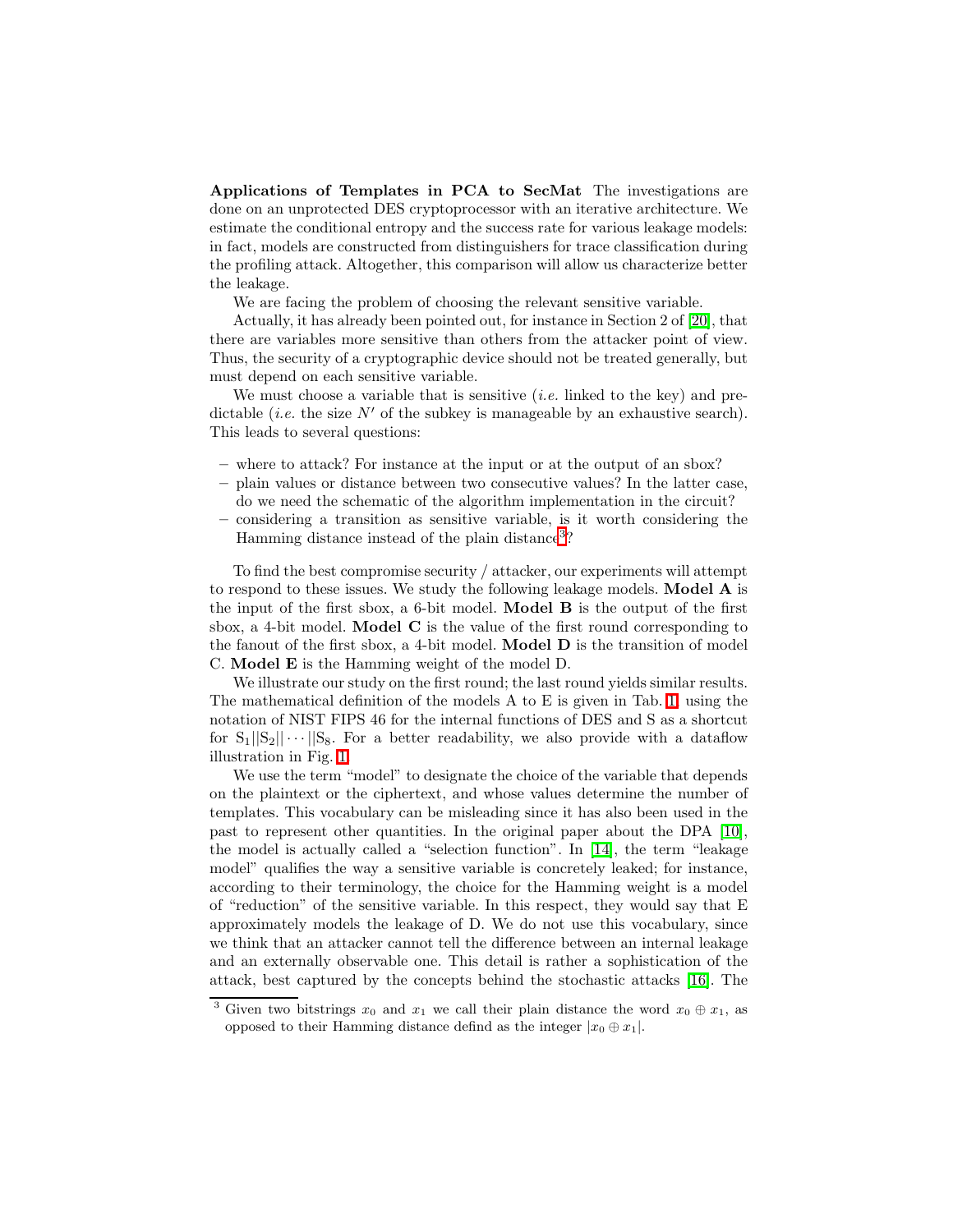|               | Model Mathematical                         | Abbre-Nature |                          | Dist-          |
|---------------|--------------------------------------------|--------------|--------------------------|----------------|
|               | index description                          | -viation     |                          | -ance          |
| А             | $[(R_0 \oplus K_1)[1:6]$                   |              | $R0+K1$ Combi. (shallow) | No             |
| B             | $S(R_0 \oplus K_1)[1:4]$                   |              | $S(R0+K1)$ Combi. (deep) | $\rm No$       |
| $\mathcal{C}$ | $\overline{R_1} \{9, 17, 23, 31\}$         | R1           | Sequential               | N <sub>o</sub> |
|               | $P^{-1}(R_1)[1:4] = (S(R_0 \oplus$         |              |                          |                |
|               | $(K_1)) \oplus P^{-1}(L_0)$ [1 : 4]        |              |                          |                |
| D             | $ (R_0 \oplus R_1) \{9, 17, 23, 31\}$      |              | $R0+P1$ Sequential       | Yes            |
| E             | $  [(R_0 \oplus R_1) \{9, 17, 23, 31\}]  $ |              | $ R0+R1 $ Sequential     | Yes            |

<span id="page-6-0"></span>Table 1. The five leakage models confronted in this paper.

notion of "sensitive variable" is neither adequate, because it holds only if there is a straightforward link in the leakage and a value present in the algorithm specification (like our model A, B or C), Now, it seems difficult to qualify of sensitive variable a Hamming distance between two internal values taken by a sensitive variable, because it is unrelated to the algorithm itself. So, to sum up, we recall that we employ the term model to define the mapping between a trace and its template.

We note that these models can be viewed as two families of distinguishers. The models A and B are concerned with moments during the encryption, while models B, C and D focus on registers. Each studied case corresponds to one number of templates. Model A uses  $64 = 2^6$  templates because it predicts the activity of the sbox input, whereas model B applies to  $16 = 2<sup>4</sup>$  templates that are the sbox output values. Models C and D are also made up of 16 templates, and finally, model E focuses on 5 templates that are classifications of the different values of a 4 bit Hamming distance.

The acquisition campaign consists in a collection of 80, 000 traces. Half of these traces are used for profiling and the other half for the on-line attack. Templates as shown above are in practice a set of means and covariances for classes constructed from models. In addition PCA allows to construct eigenvectors that



<span id="page-6-1"></span>Fig. 1. Datapath of DES involved in the attack of the first round.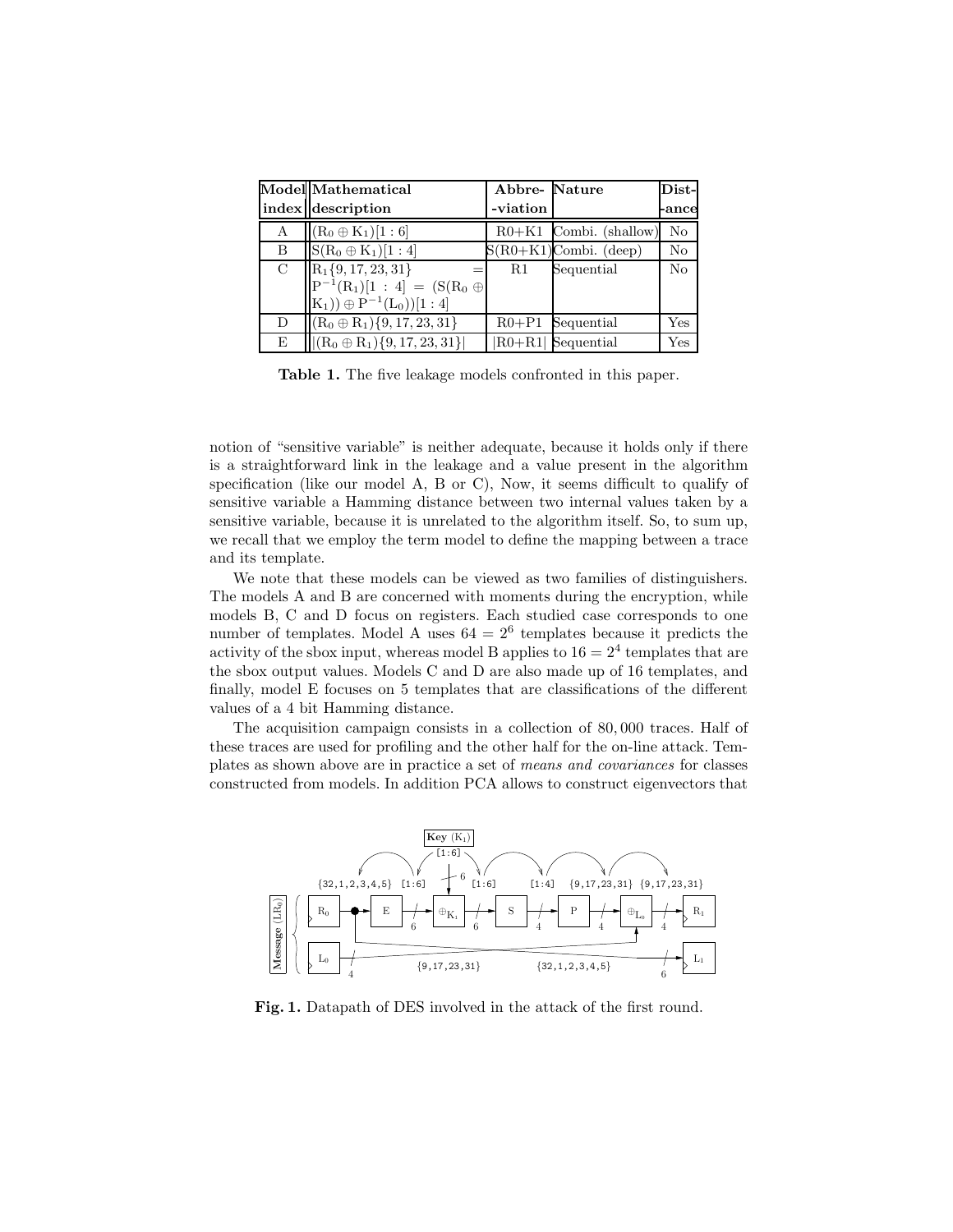will be useful to reduce our data samples for online attack. In practice we use only the first eigenvector in order to project circuit consumption data. Indeed it is the most important vector since it relates to the greatest variance. We can also use the second or third eigenvectors if they are relevant, namely if they correspond to a large variance. Thus, we can increase the attacker's strength. On the other hand, using a bad eigenvector only contributes to damage our attack. In figure [2](#page-8-0) we can see the difference between a good (the second one) and a bad (the thirteenth one) eigenvector. With an unprotected circuit, it appears clearly that the leakage is well localized in time. Therefore a good eigenvector (corresponding to a high eigenvalue) is also almost null everywhere but at the leaking dates. We will take advantage of this property in the second improvement presented later on in Sec. [4.](#page-13-0)

According to the eigenvectors represented in Fig. [3,](#page-8-1) we can see precisely when our circuit leaks information in the modality A, B, D, E or F. The highest the eigenvector at a sample, the largest the leakage there.

# <span id="page-7-0"></span>3 Improvement of the Attacks thanks to an Adequate Leakage Model

#### 3.1 Success Rate

Success rates are depicted in Fig. [4](#page-9-0) as a function of two parameters: the first one is the off-line profiling trace count and the second is the on-line attack trace count. For all curves, we notice that the success rate is an increasing function in terms of either trace count.

Model A seems better than B. Intuitively, we would have expected a similar attack performance, as the traversal of the sbox is a quasi-bijective function. This is not exactly true on DES, since the sbox of DES has a fanin of 6 and a smaller fanout of 4. However, they are designed in such a way that if two input bits are fixed, the sbox becomes bijective (in answer for a balancing requirement).

Therefore, the reason for B to be slightly worse than A is related to the implementation. Indeed, in the round combinational logic, B addresses a deeper leakage than A. Thus B is more subject to intra-clocking cycle timing shifts in the transitions and to the spurious glitching activity that characterizes the CMOS combinational parts.

Following this discussion, we could also expect the model C to be better than A, since C models the activity of a register. However, this is false in practice. One explanation is that the eigenvector of A has more peaks than that of C, and thus collects more information scattered in the trace.

Figure [5\(](#page-10-0)a) illustrates that the model D and E are by far the best to conduct an attack. Indeed, few traces are required for the attack success probability to reach one. Only about 200 traces, allow to have a 90% probability of success. With 250 traces, the probability rises to 100%. The conclusion is that the knowledge of the register transfers in a circuit can significantly enhance the attack. In an unprotected CMOS circuit, these models are unrivaled. These intuitions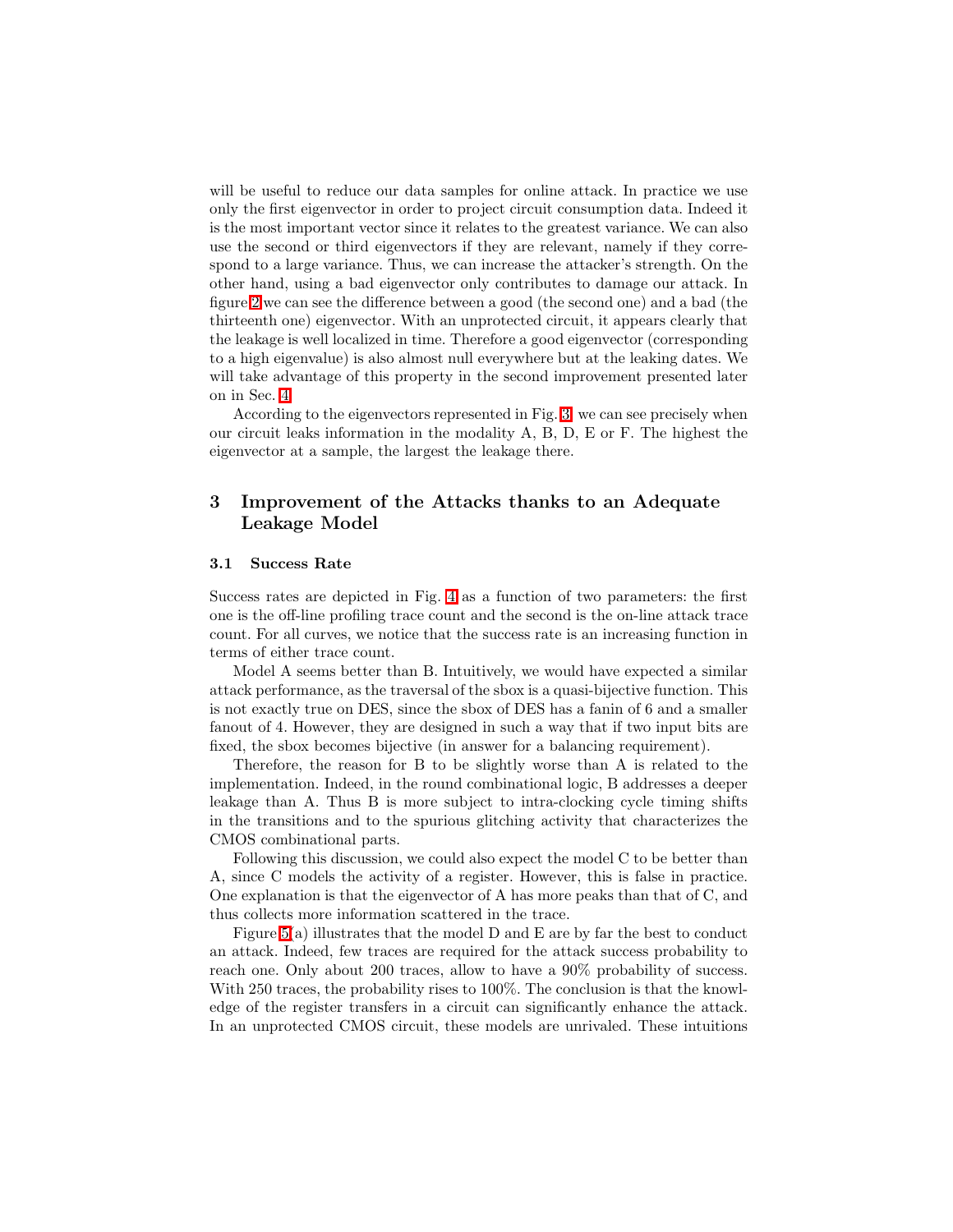

Fig. 2. Difference between "good" and "bad" eigenvectors for model B.

<span id="page-8-0"></span>

<span id="page-8-1"></span>Fig. 3. Eigenvectors, for models A, B, C, D & E (left to righ, up to down).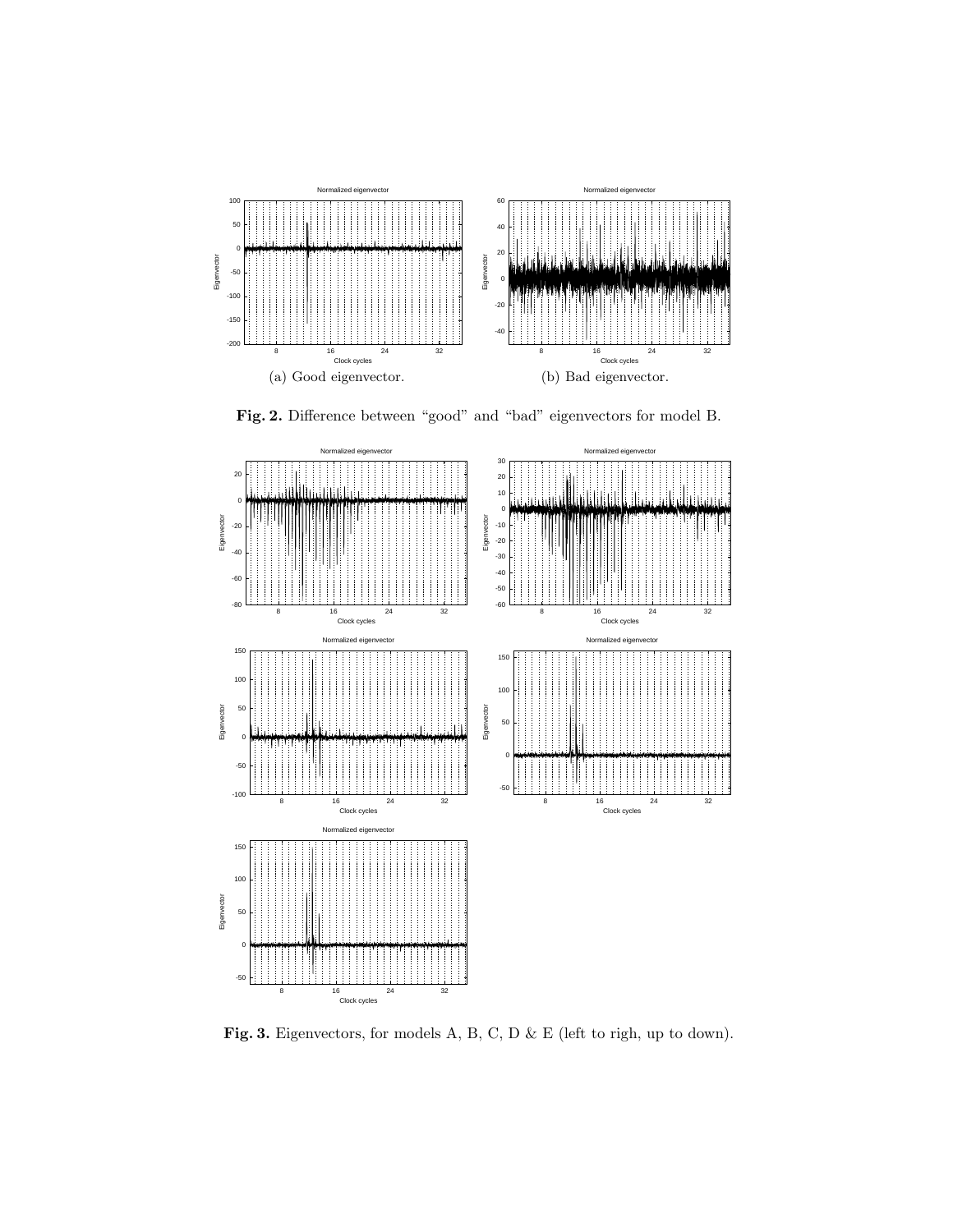

<span id="page-9-0"></span>Fig. 4. Success rate, for models A, B, C, D & E (left to right, up to down).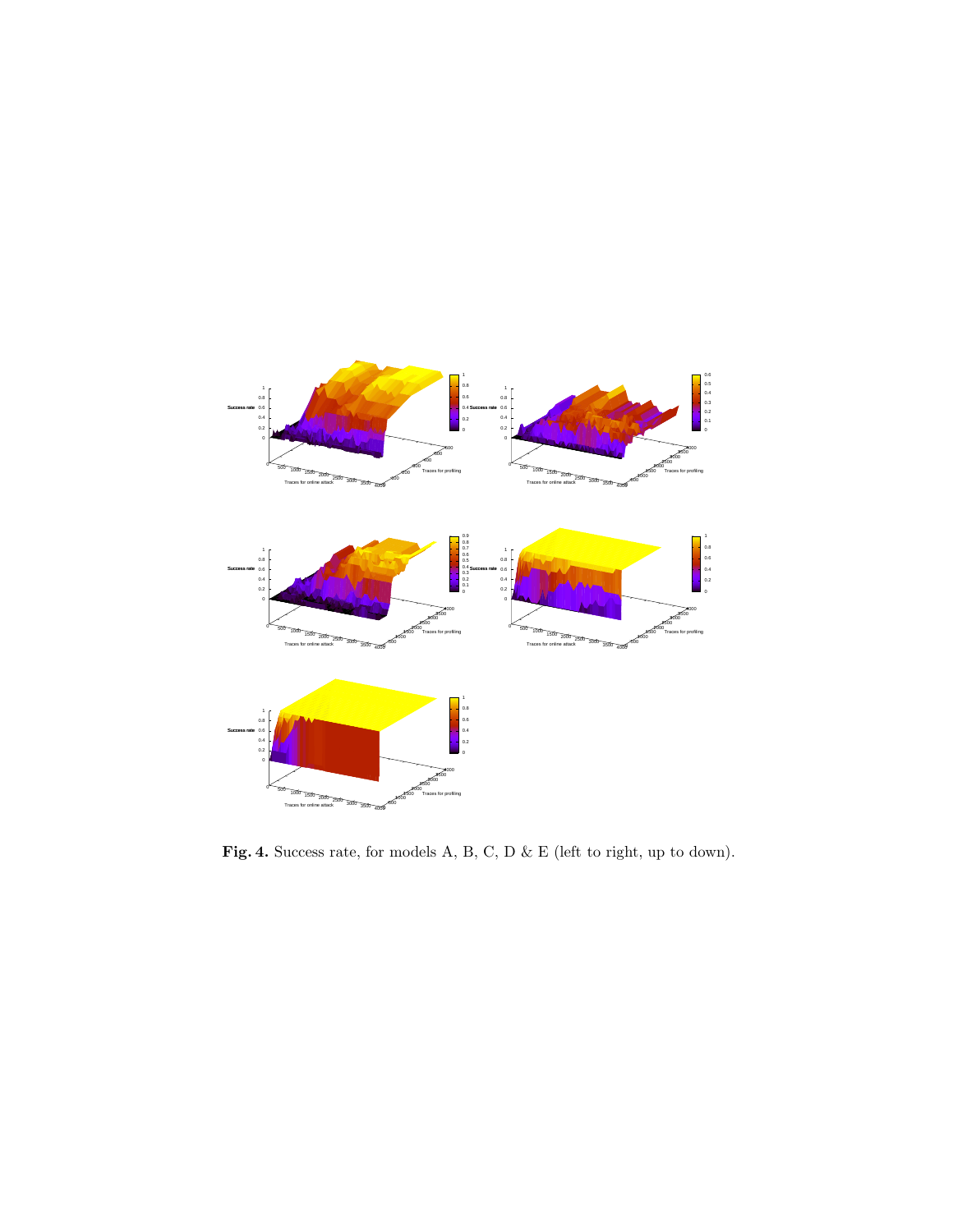were already evoked in the literature (for instance in [\[3\]](#page-18-0) or in [\[20\]](#page-19-2)), but never demonstrated. Through our experiment, we indeed formally concur on this point: distances between consecutive states are leaking more than values in CMOS circuits.



<span id="page-10-0"></span>Fig. 5. Success rate comparison, (a) between all models for the same number of pre-characterization traces and (b) between models D and E for the same number of profiling traces per class.

Eventually, we intend to compare models D (template-like [\[4\]](#page-18-2)) and E (stochasticlike [\[16\]](#page-19-6)). To be fair, we compute the success rate for a common number of traces used in each template; namely, 16/5 more traces are required to profile D. The result, given in Fig. [5\(](#page-10-0)b) shows without doubt that D achieves better than E. The reason is that E is an approximate model. Figure [6](#page-10-1) indeed shows that the degeneracy of identical Hamming weight classes is not perfect in practice; however, for a given number of measurements dedicated to profiling, E is favored.



<span id="page-10-1"></span>Fig. 6. Comparison between the averages of models D and E using the sole principal component.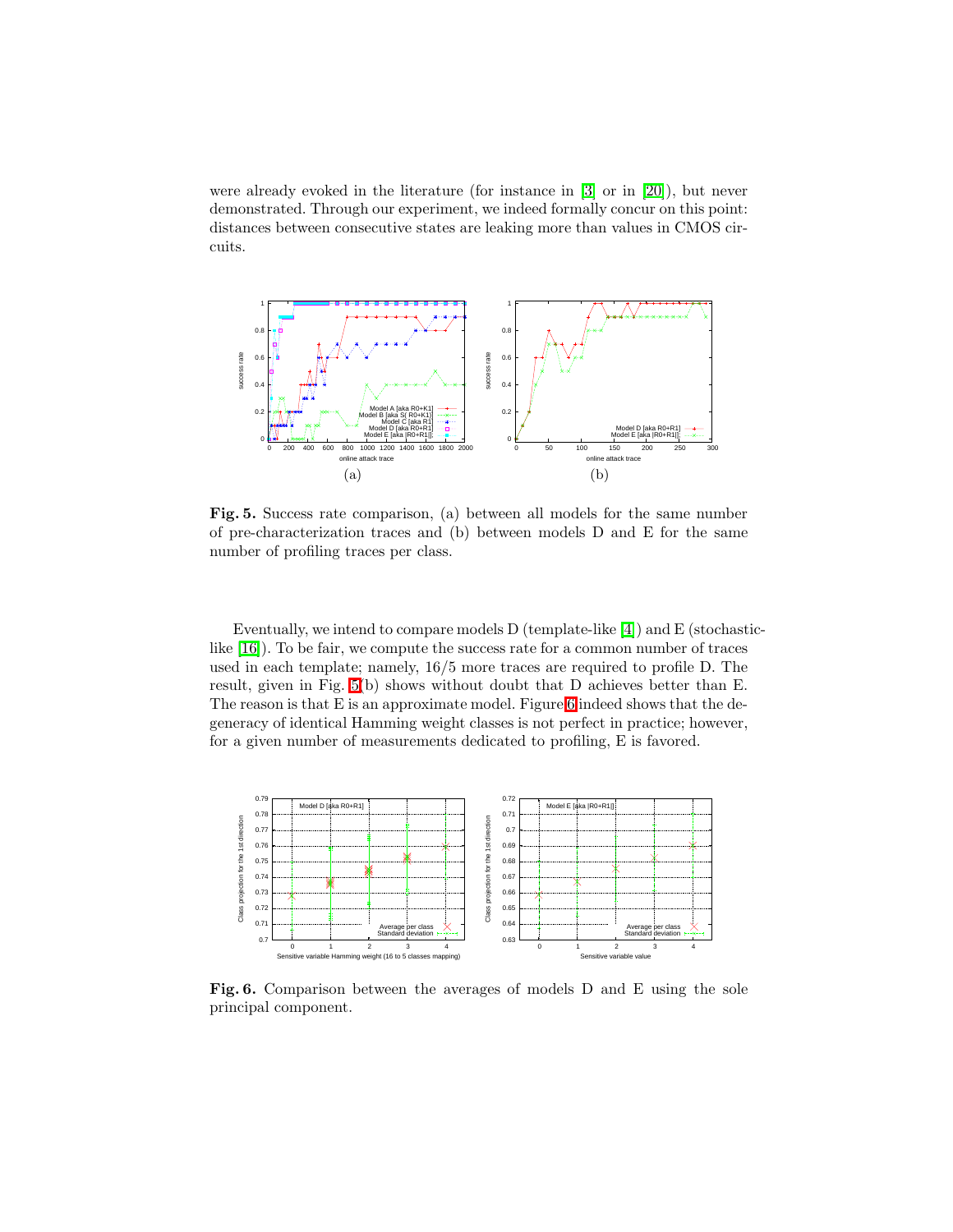#### 3.2 Conditional Entropy

As shown in Figure [7\(](#page-11-0)a), the conditional entropy is roughly decreasing with the number of traces used in the profiling phase. We do not comment on the very beginning of the curves, since for small numbers of traces in the profiling phase, the entropy estimation yields false results. However, we notice that the conditional entropy tends towards a bounded value. As expected, this asymptotically value is less than or equal to 6 bits. Indeed, the keys we attack have 6 bits of entropy. The smaller the conditional entropy for a chosen model, the more vulnerable the circuit against one attack using this model.



<span id="page-11-0"></span>Fig. 7. Conditional entropy comparison. (a) over 2000 traces; (b) zoom after the estimation has converged.

In this comparison, we have tried to ensure having the same number of traces during the profiling phase. But this was not possible for model A that needs more measurements as it has more classes (64) than the others (16 or 5).

Therefore, we had the number of traces live in [0,600] for model A and in [0,2000] for the other models. By comparing the different models, it appears clearly that the models D and E are more favorable to side-channel leakage. Figure [7\(](#page-11-0)b) confirms that asymptotically, the conditional entropy for models D and E is smaller than other models, and that D is better than E. Therefore, the choice of the sensitive variable is an important element to be taken into account in a security evaluation. Basically, we observe that the conditional entropy classifies the models in the same order as the success rate.

Now, we warn that in theory, the success rate and the conditional entropy are definitely not the same concept. However, in this study, it appears that there is necessarily a similarity between them. This is certainly due to the choice of models, and also to the adequation in terms of relationship adversary/security. Indeed, on the contrary, we must be aware of some pitfalls of interpretation, like for instance the risk that a circuit may seem very well protected against a bad adversary.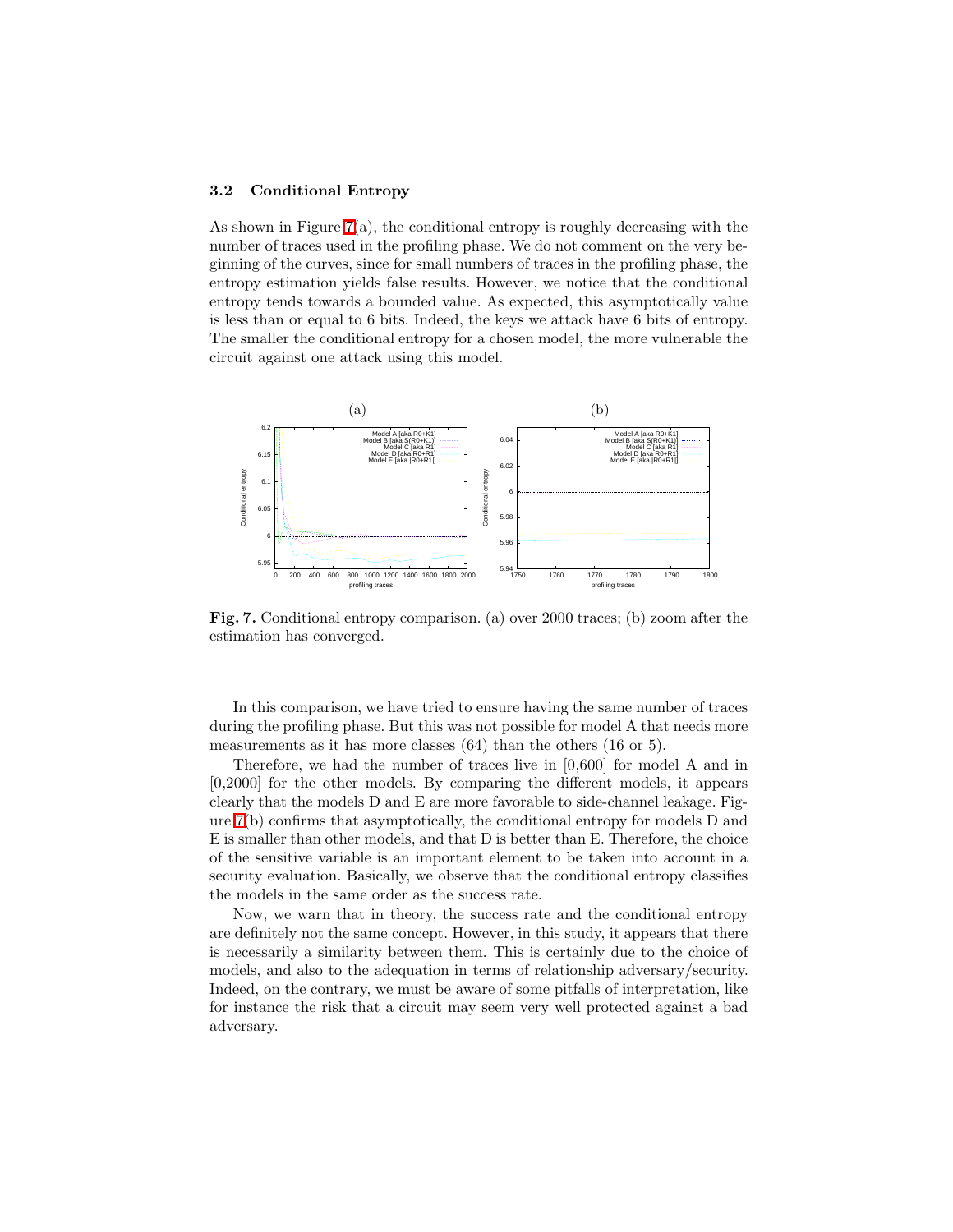But to sum up, this study of different models shows that the entropy is actually a good way to evaluate a circuit.

#### 3.3 Hidden Models

We say that a leakage model  $\mathcal{L}_1$  is more adequate than  $\mathcal{L}_2$  if the success rate of an attack using  $\mathcal{L}_1$  is greater than with  $\mathcal{L}_2$ . In the SecMat circuit we studied, the distance between the consecutive values of a sensitive variables held in registers corresponds to the leakage function E. Discovering this better model is always possible, provided however that the attacker has a thorough knowledge of the circuit's architecture. More specifically, the value of a sensitive variable is accessible from anyone in possession of the algorithm specifications; on the contrary, the knowledge of the variables sequence requires that of the chip's register transfer level (RTL) architecture, such as for instance its VHDL or Verilog description. Even in the absence of these pieces of information, an attacker can still attempt to retrieve the expression of the sensitive variables (or its sequence) as a function of the algorithm inputs or outputs, depending the attack is in known plaintext or known ciphertext context. Indeed, the attack acts as an oracle: if it fails to recover the key, it means that the leakage function is irrelevant. However, in hardware circuits, these functions are of high algebraic degree, especially when the next pipeline stage is a register that is one round inside the algorithm. This makes its prediction chancy, unless having some hints about a possible class of leakage functions. Refer to articles about SCARE [\[12,](#page-19-11)[13\]](#page-19-12) for a more complete overview of this problem.

We notice that the best leakage model (the most physical one) can be unknown willingly or as a backdoor. The algorithm pipeline can be indeed very complicated. Techniques to complexify the pipeline include:

- shuffling methods [?] can be used to randomize a pipeline. For instance, the article [?] shows that the code of an algorithm can be rearranged in a different order; even without taking advantage of any randomization, the high degree of commutativity ensures a high combinatorics in the algorithm scheduling, especially in software.
- masking of the sbox input / output with a constant, knowing that the sboxes are the same for all the bytes of the datapath.

For the sake of completeness, we mention that the question of choosing the adequate model has been raised for instance in this article [?]. There, the authors contemplate to compare two generic countermeasure principles: hiding and masking. However, in their evaluation, they opted not to retain one common model for both countermeasure. Instead, a purported suitable model for each countermeasure is elected:

- a state-like model (similar to our model C) for the hiding countermeasure and
- a distance-like model (similar to our model D) for the masking countermeasure.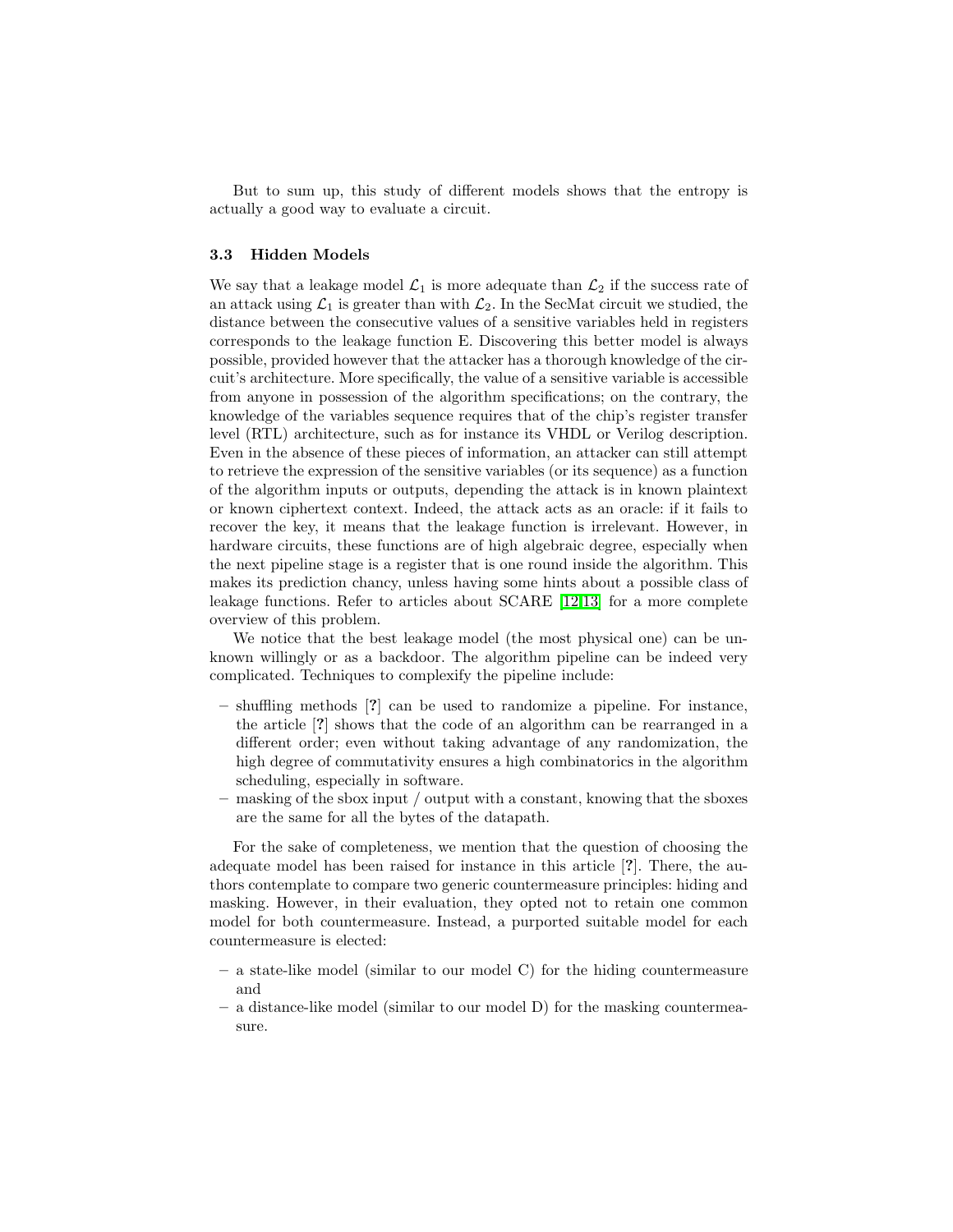As there is no state-of-the-art method to tell that the adopted model is indeed the best, the evaluation result remains biased. It holds provided an attacker indeed use these very models. However, if she does not restrict to this assumption, our investigations show that the analysis done in [?] cannot be extrapolated to other models.

# <span id="page-13-0"></span>4 Improvement of the Attacks thanks to Leakage Profiles Noise Removal by Thresholding

As already emphasized in Fig. [2,](#page-8-0) an adversary able to understand the shape of the eigenvectors is more likely to master the speed of the success rate of her attack. In a similar way, a security evaluator may require an ideal eigenvector to have a very clear idea of the expertized device security.

In the case of a noisy vector, we must seek the best moments of leakage and eliminate the noise. In this context we suggest to improve the success rate or degree of evaluation by creating a threshold  $th \in [0,1]$  on the eigenvectors. Generally speaking, in the case where we have infinite traces, the eigenvector will tend towards a denoised curve that reflects perfectly the temporal information for the leakage. In concrete evaluation and attack scenarios, we experience time or space constraints, and therefore we seek a better way to refine the eigenvectors.

#### 4.1 Success Rate

Figure  $8(a)$  shows the significant gain which may be attributed to an adversary who perfectly knows how to exploit eigenvectors. This experiment was done with noisy traces different from those used in previous sections. The model chosen is the model A, which shows a significant increase in the rate of success (about  $\times$ 5). There, the optimal threshold th<sub>opt</sub> is either 3/4 or 4/5 of the maximum value of the eigenvector. Actually, we see that for an eigenvector whose noise is eliminated, the success rate becomes higher. Threshold choice is a compromise: when it is too high  $(th \approx 1)$ , some noise remains, whereas when it is too low  $(th \approx 0)$ , it eliminates informative parts provided by the profiling phase.

Figure [8\(](#page-14-0)b) shows on the example of model C how the success rate improves depending on the chosen threshold. For models of the same family (based on the value instead of on a distance), such as A and C, it can be noted that an adversary may be mistaken about the success rate, believing that such model is better than the other. In our case, if we do not take a threshold it is believed that the model A is better than C. However, with a thresholding, the conclusions are inverse, as depicted in Fig. [9.](#page-14-1)

#### 4.2 Conditional Entropy

In the same way as the success rate, an evaluator may be mistaken about the security of a device. Any model may seem safer than another especially when models are related. The figure [10](#page-14-2) shows that the non-use of thresholding leads us to err on the model C which appears equivalent or worse than A.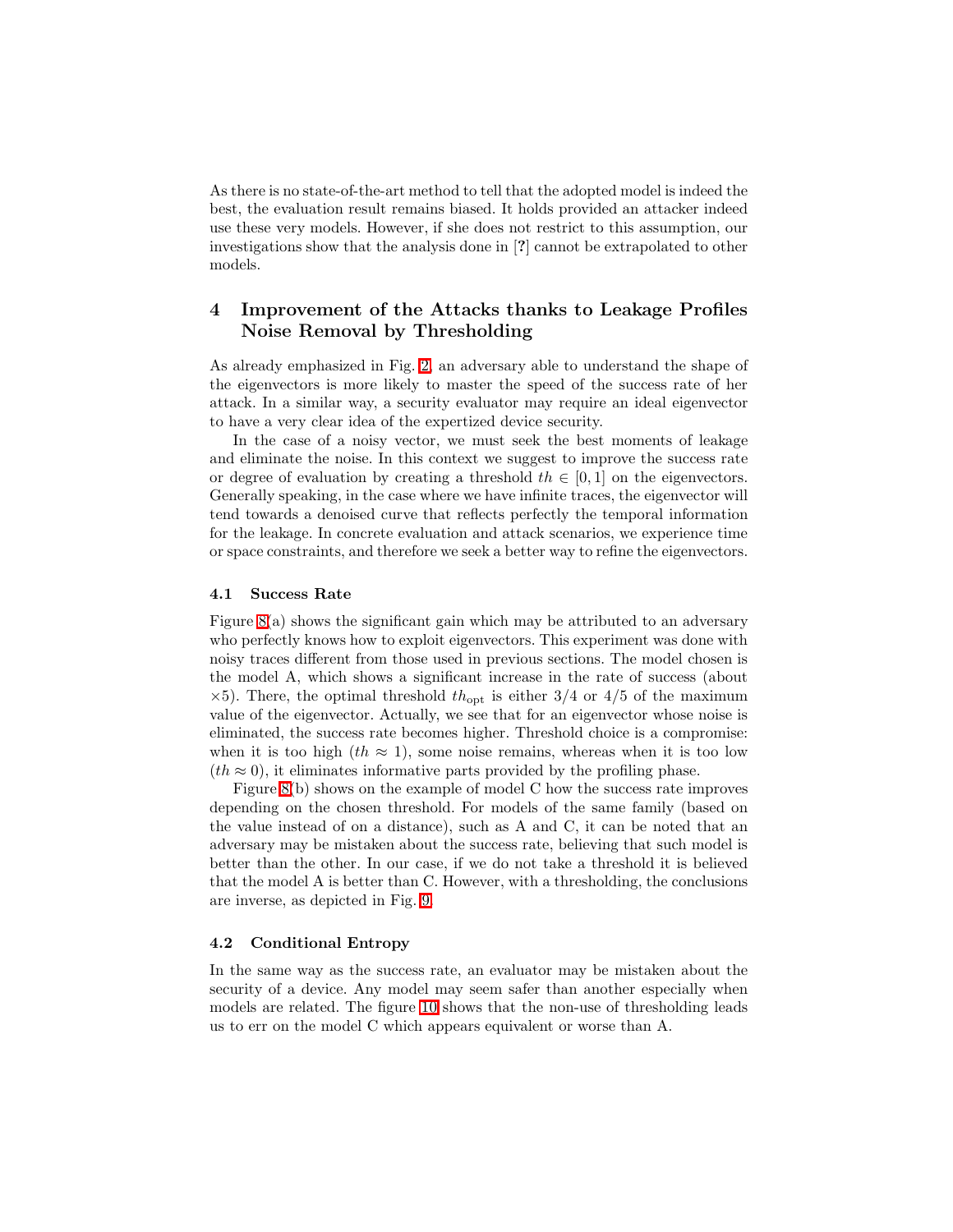

Fig. 8. Success rate comparison (a) without and with threshold for model A and (b) with different thresholds for model C.

<span id="page-14-0"></span>

Fig. 9. Success rate improvements with threshold.

<span id="page-14-1"></span>

<span id="page-14-2"></span>Fig. 10. Conditional entropy improvements with threshold.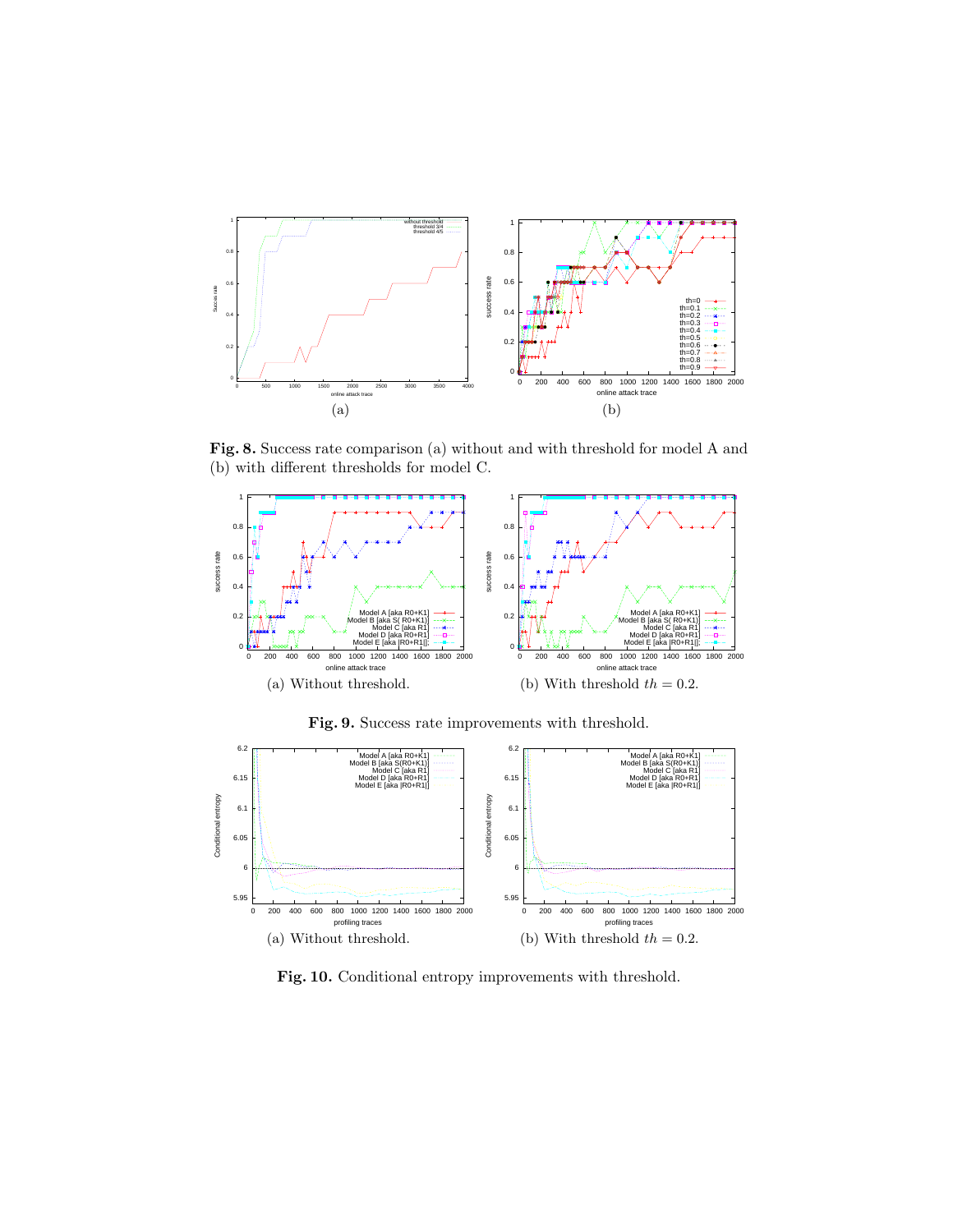### <span id="page-15-0"></span>5 Discussion

The goal of this section is to discuss the impact of the two improvement techniques to the side-channel framework of [\[21\]](#page-19-1). Basically, we warn that those two techniques can make an evaluation unfair if they convey an advantage dissymmetry to the attacker at the expense of the evaluator. To illustrate our argumentation, we resort to the same diagram as presented in [\[18\]](#page-19-13). The evaluator (noted  $E$ ) computes the x position whereas the attacker (noted A) computes the y position. This type of diagram can be seen as real world a posteriori (i.e. post mortem using forensic terminology) results as a function of forecast a priori predictions.

For instance, it seems reasonable that some links between evaluation and attack metric can be put forward if they are computed on the same circuit with the same signal processing toolbox. Let us take the example of a chip we intend to stress, in order to exacerbate its leakage. Typically increasing the die's temperature T (or its supply voltage) will increase its consumption and thus the amount of side-channel. In these experiments, we expect the condition entropy and the attack success rate to evolve in parallel. And even more, this tendency should be independent on the chosen leakage model. These conclusions hold provided the temperature of the device during the evaluation is the same as during the attack. This is depicted in Fig.  $11(a)$ . Now, if the evaluator performs the evaluation at nominal temperature but that the attacker is able to attack at higher temperatures, he will be undoubtedly advantaged. This characterizes typically an asymmetric relationship between the attacker and the evaluator; we can also say that the attacker "cheats"[4](#page-15-1) since she makes use of an extra degree of freedom unavailable to the attacker. This addition power changes the balance between the evaluation and the attack sides, as shown in Fig. [11\(](#page-16-1)b). In concrete cases, for instance when the circuit to attack is a tamper-proof smartcard, the temperature, the voltage and all the operating conditions are monitored. Therefore, a priori, neither the evaluator nor the attacker can be advantaged.

The two contributions of this paper show however how to create a dissymmetry even when the evaluator and the attacker work in similar conditions (even better: on exactly the same traces [\[22\]](#page-19-14)). The section [3](#page-7-0) illustrates a situation of dissymmetry in a priori knowledge. It is sketched in Fig.  $12(a)$ . When the attacker knows that  $\mathcal{L}_2$  is more adequate than  $\mathcal{L}_1$ , her attack will require in average less traces to be successful than that of the evaluator that is stuck at  $\mathcal{L}_1$ . The section [4](#page-13-0) details the effect of a dissymmetry in expertise about the objects manipulated. Imagine a laboratory, such as an ITSEF, applying an attack "from the textbooks", as presented in Sec. [2.](#page-1-0) Then this ITSEF faces the risk of overestimating the security of its target of evaluation if it is not aware of the thresholding "trick".

In summary, we warn that the evaluator can be fooled into being too confident in a circuit's security, not having anticipated a weakness in the leakage model or

<span id="page-15-1"></span><sup>4</sup> We mean that the attacker uses a strategy outside of the security model.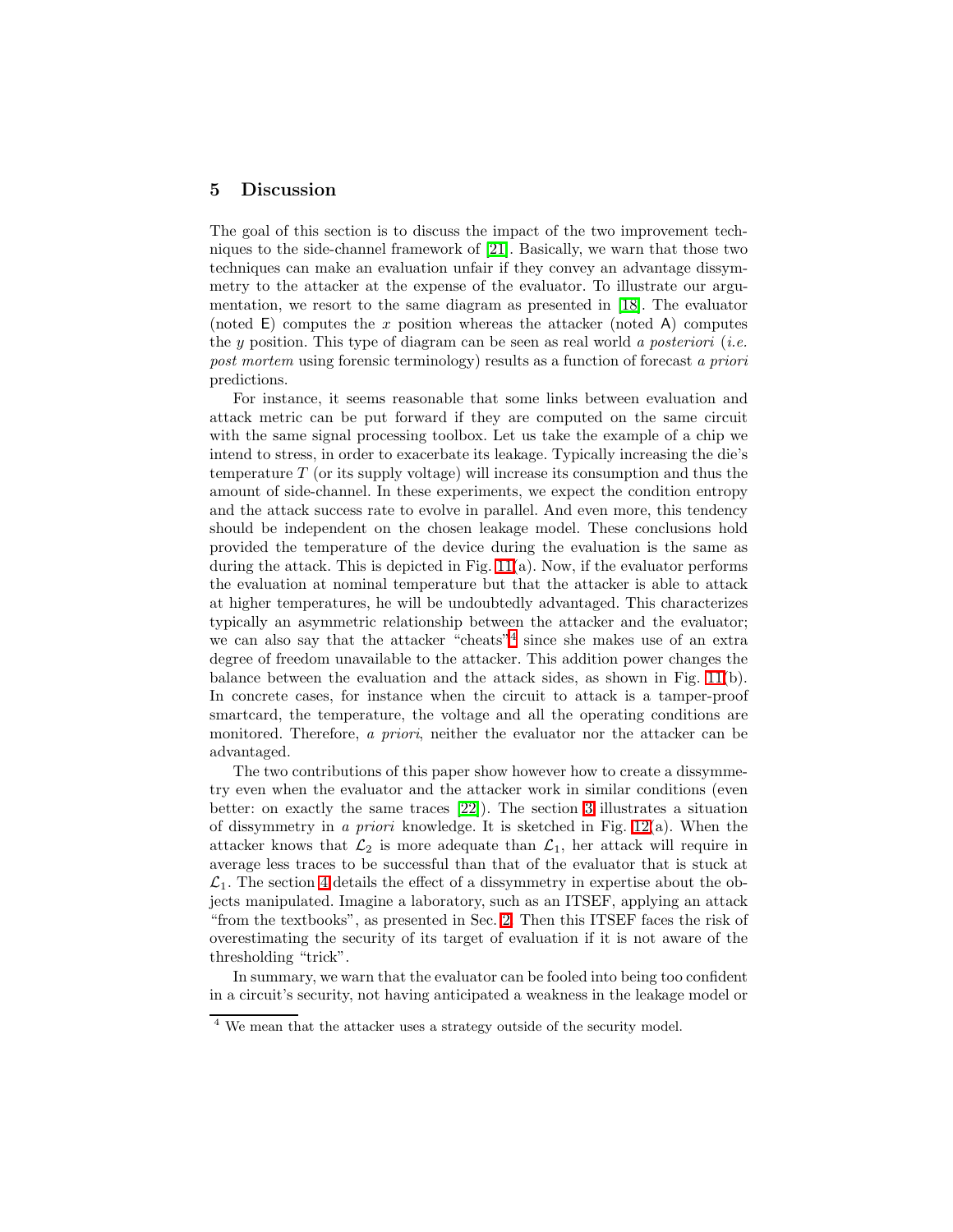in the attack processing stages. Thus routine in the evaluation can be harmful in the projected trust in the circuit. This fact is illustrated in Fig. [13;](#page-17-1) if an evaluator has evaluated many cryptographic components that were found to lay within the same region, e.g. corresponding to a common assurance evaluation level ("EAL" notion of the Common Criteria [\[5\]](#page-18-4)), he will be tempted to limit its analysis to the measurement of an information theoretic metric. However, if an attacker comes up with either more knowledge about the device that the evaluator does or better signal processing techniques, the previsions of the ITSEF can turn out be too optimistic, since conservative (believing erroneously that "anyone attacks like I do").



<span id="page-16-1"></span>Fig. 11. Evaluation vs attack metrics diagram in a (a) symmetrical and (b) asymmetrical situation.

Our two attack improvement techniques do not invalidate the framework of [\[21\]](#page-19-1), but simply warn that the notions it introduces shall be manipulated with care and not overseen. Otherwise, incorrect predictions can be done, thus ruining the confidence we can have in it.

### <span id="page-16-0"></span>6 Conclusions and Perspectives

In this article, we have put in practice the "unified framework for the analysis of side-channel key recovery attacks" [\[21\]](#page-19-1), on the example of the "DPA contest" [\[22\]](#page-19-14) real-world measurements. In our work, we place the evaluator, in charge of quantifying the amount of information leakage, and the attacker, in charge of exploiting the leakage to retrieve the secret, both on an equal footing regarding the experimental skill: both use the same acquisition campaign. We take advantage of these results to test another asymmetry in the evaluator / attacker couple, namely an asymmetry in initial knowledge. We concretely illustrate that any knowledge about the target's architecture or about the leakage structure in time can greater favor whichever actor takes advantage of it. From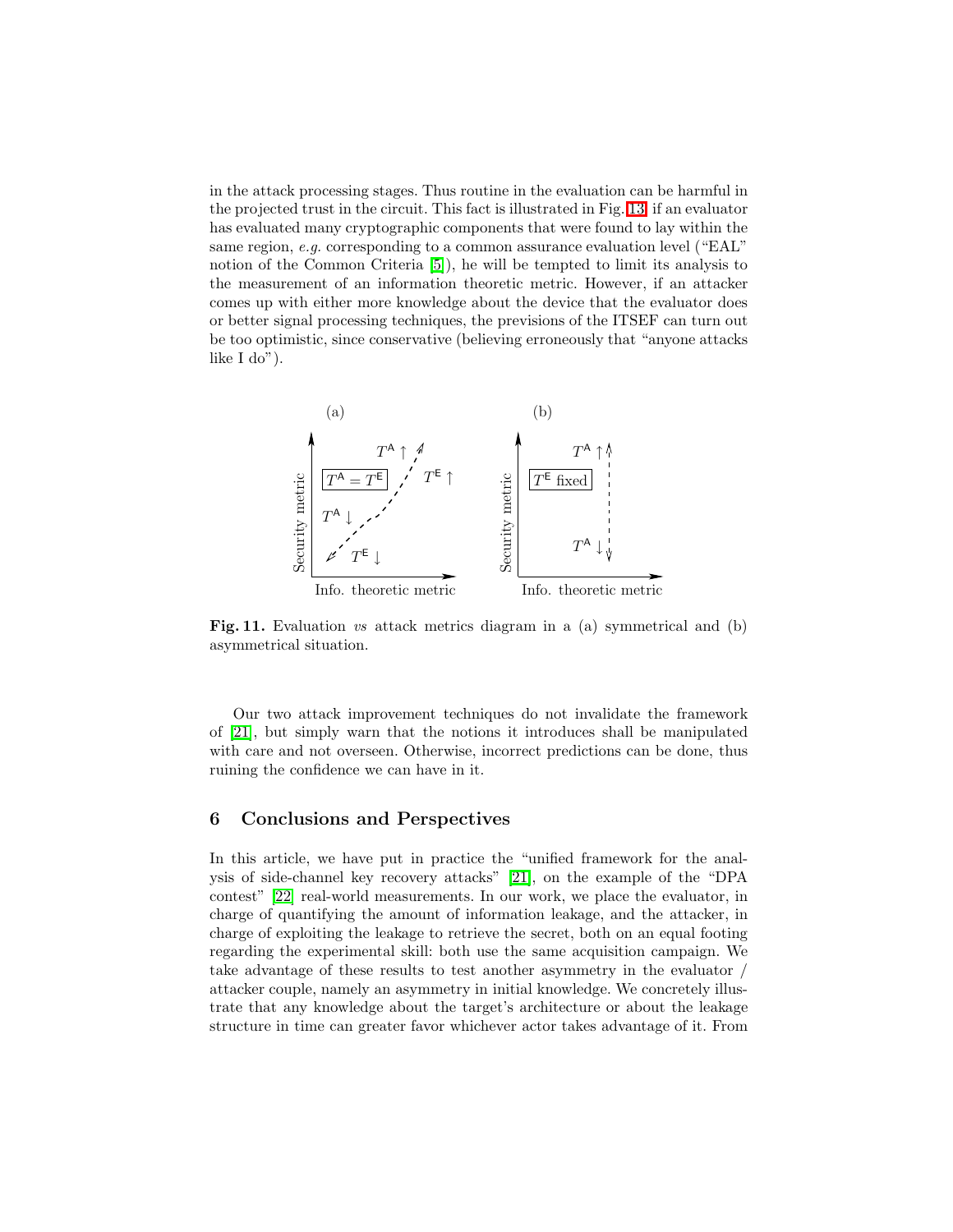

<span id="page-17-0"></span>Fig. 12. Leakage vs attack diagram for our two attack optimizations: (a) adequate leakage models, (b) thresholding for non-informative samples.



<span id="page-17-1"></span>Fig. 13. Risk in trusting past experiences and relying on former evaluation vs attack unfounded empirical laws.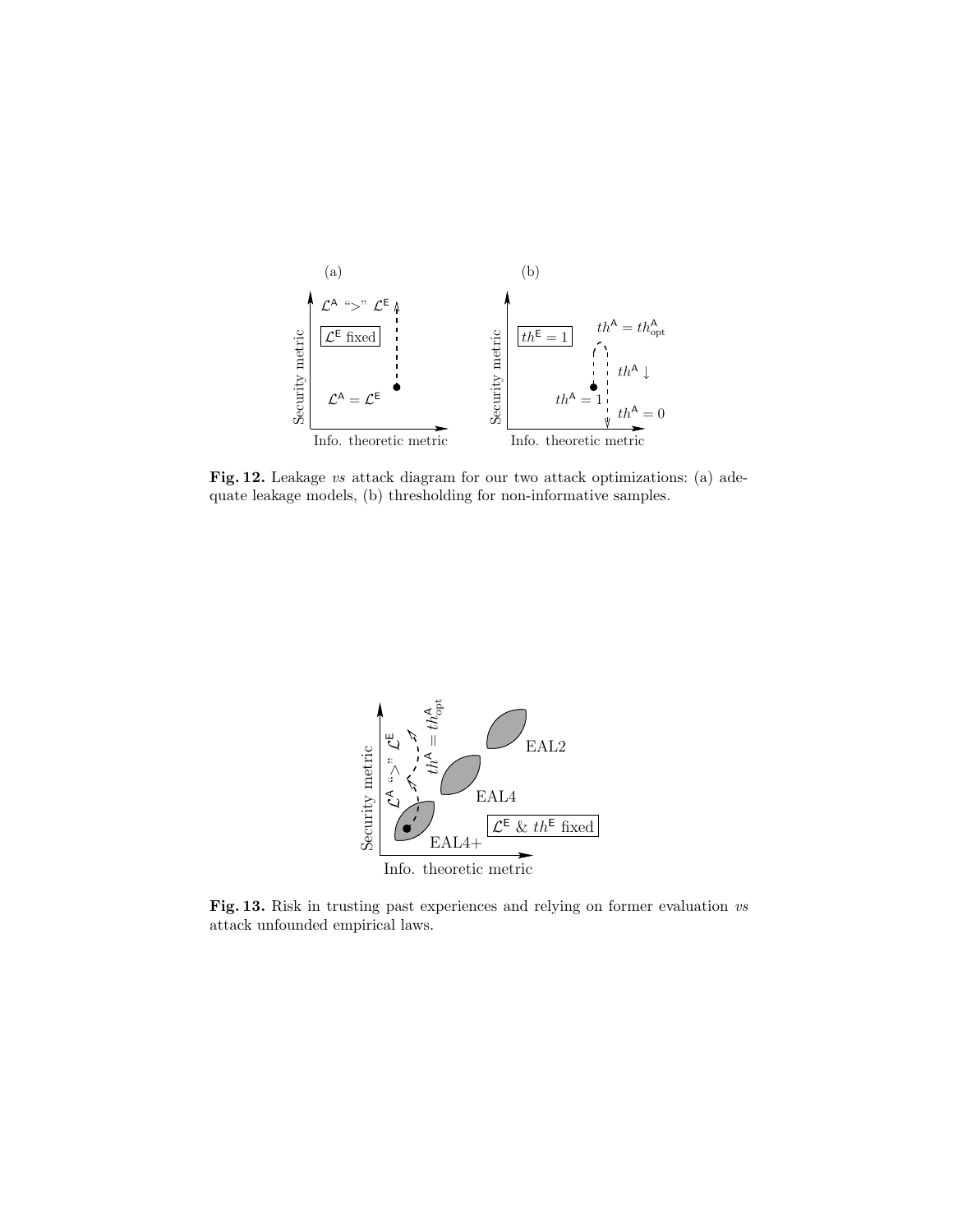the perspective of the attacker, we provide two improvements over straightforward attacks. First of all, we show that the care with which the sensitive variable is chosen influences qualitatively the attack outcome. In the studied hardware accelerator, the choice of the adequate sensitive variable is connected to its RTL architecture. Second, we illustrate that if the attacker knows that the leakage is localized in a few samples amongst the large number of sample making up the traces, she can intuit early (before the attack has converged to a unique key candidate) that some samples will mostly bring noise instead of useful information. Thanks to an innovative thresholding technique, we show that by ruling those samples out, the attacker can indeed speed-up the attack. Finally, we conclude about the usefulness of the framework [\[21\]](#page-19-1) in terms of security predictions when both the evaluator and the attacker can play with the same degrees of freedom. However, we warn that an attacker, especially in cryptography, can always come up with "out-of-the-box" strategies that might empower her with an advantage unanticipated by the evaluator.

Further directions of research will consist notably in assessing the question of the existence of an optimal leakage model. Or is the best evaluation / attack obtained from an analysis involving concomitantly many leakage models? But in this case, what technique is the most suitable to combine coherently various leakage models? Techniques to exploit the side-channel information from multiple channels have already been presented. For instance, various EM are combined in [\[1\]](#page-18-5). Also, in [\[19\]](#page-19-15), the simultaneous knowledge of power and EM leakage is taken advantage of to reduce the number of interactions with the cryptographic device under attack. However, in those two examples, the same leakage model is assumed. We endeavor in the future to get rid off this constraint. Additionally, we envision to port our techniques of leakage eigenvectors thresholding to attacks using an on-line profiling, such as the MIA [\[6\]](#page-18-1), and to quantify the advantage it brings.

### <span id="page-18-5"></span>References

- 1. Dakshi Agrawal, Josyula R. Rao, and Pankaj Rohatgi. Multi-channel attacks. In CHES, volume 2779 of LNCS, pages 2–16. Springer, 2003.
- <span id="page-18-3"></span>2. Cédric Archambeau, Éric Peeters, François-Xavier Standaert, and Jean-Jacques Quisquater. Template Attacks in Principal Subspaces. In CHES, volume 4249 of LNCS, pages 1–14. Springer, October 10-13 2006. Yokohama, Japan.
- <span id="page-18-0"></span>3. Éric Brier, Christophe Clavier, and Francis Olivier. Correlation Power Analysis with a Leakage Model. In *CHES*, volume 3156 of *LNCS*, pages 16–29. Springer, August 11–13 2004. Cambridge, MA, USA.
- <span id="page-18-2"></span>4. Suresh Chari, Josyula R. Rao, and Pankaj Rohatgi. Template Attacks. In CHES, volume 2523 of LNCS, pages 13–28. Springer, August 2002. San Francisco Bay, USA.
- <span id="page-18-4"></span>5. Common Criteria consortium. Application of attack potential to smartcards v2-5, April 2008. <http://www.commoncriteriaportal.org/files/supdocs/CCDB-2008-04-001.pdf>.
- <span id="page-18-1"></span>6. Benedikt Gierlichs, Lejla Batina, Pim Tuyls, and Bart Preneel. Mutual information analysis. In CHES, 10th International Workshop, volume 5154 of Lecture Notes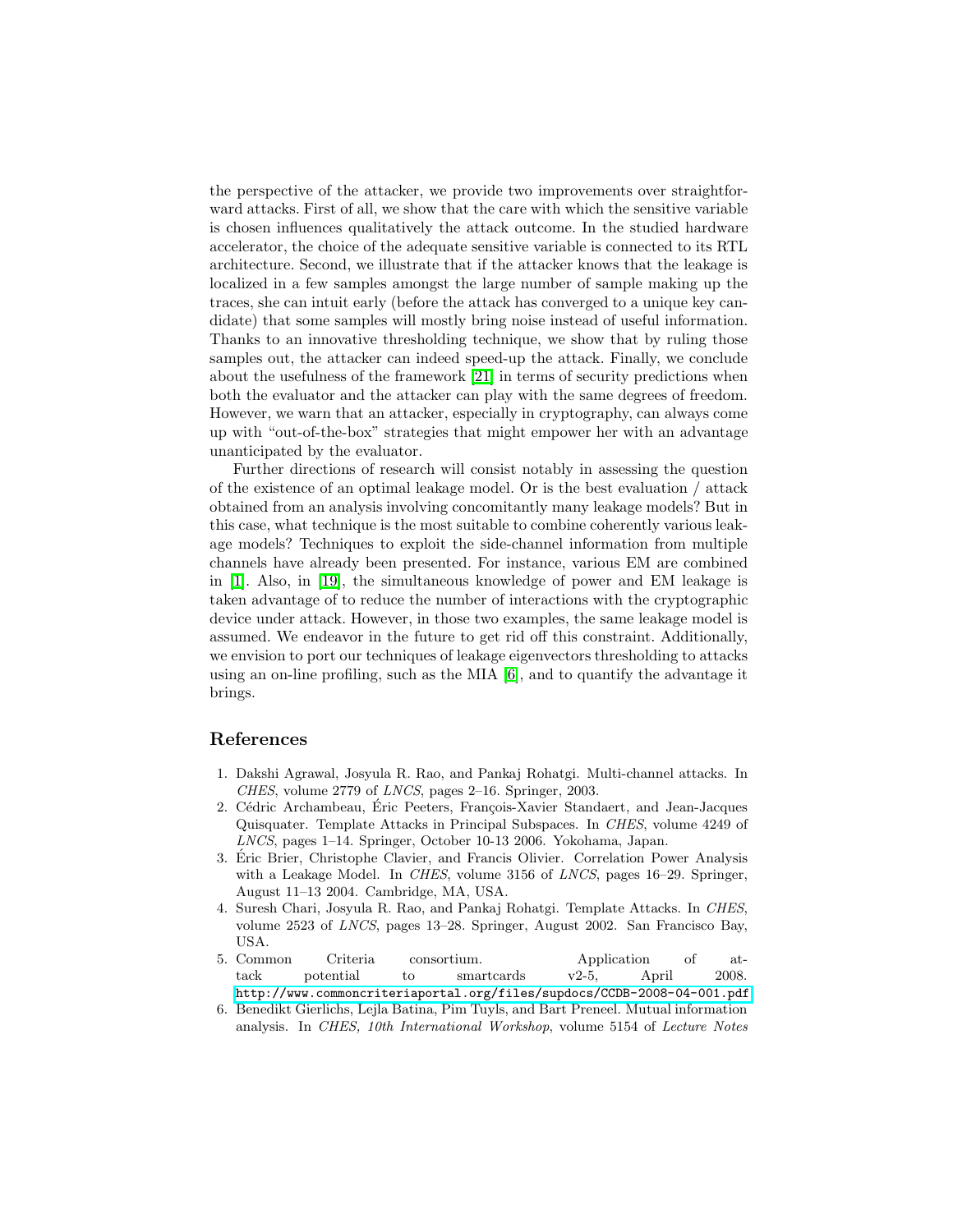in Computer Science, pages 426–442. Springer, August 10-13 2008. Washington, D.C., USA.

- <span id="page-19-5"></span>7. Benedikt Gierlichs, Kerstin Lemke-Rust, and Christof Paar. Templates vs. Stochastic Methods. In CHES, volume 4249 of LNCS, pages 15–29. Springer, October 10-13 2006. Yokohama, Japan.
- <span id="page-19-8"></span><span id="page-19-4"></span>8. Ian T. Jolliffe. Principal Component Analysis. Springer Series in Statistics, 2002. ISBN: 0387954422.
- 9. Paul C. Kocher, Joshua Jaffe, and Benjamin Jun. Differential Power Analysis. In Proceedings of CRYPTO'99, volume 1666 of LNCS, pages 388–397. Springer-Verlag, 1999.
- <span id="page-19-9"></span>10. Paul C. Kocher, Joshua Jaffe, and Benjamin Jun. Differential Power Analysis. In CRYPTO, volume 1666 of LNCS, pages 388–397. Springer-Verlag, 1999. [\(PDF\)](http://www.cryptography.com/resources/whitepapers/DPA.pdf).
- <span id="page-19-0"></span>11. Silvio Micali and Leonid Reyzin. Physically observable cryptography. In TCC, volume 2951 of Lecture Notes in Computer Science, pages 278–296. Springer, February 19-21 2004. Cambridge, MA, USA.
- <span id="page-19-12"></span><span id="page-19-11"></span>12. Roman Novak. Side-channel attack on substitution blocks. In ACNS, volume 2846 of LNCS, pages 307–318. Springer, October 2003. Kunming, China.
- <span id="page-19-10"></span>13. Roman Novak. Sign-based differential power analysis. In WISA, volume 2908 of LNCS, pages 203–216. Springer, 2003. Jeju Island, Korea.
- 14. Emmanuel Prouff and Matthieu Rivain. Theoretical and Practical Aspects of Mutual Information Based Side Channel Analysis. In Springer, editor, ACNS, volume 5536 of LNCS, pages 499–518, June 2-5 2009. Paris-Rocquencourt, France.
- <span id="page-19-7"></span>15. Werner Schindler. Advanced stochastic methods in side channel analysis on block ciphers in the presence of masking. Journal of Mathematical Cryptology, 2(3):291– 310, October 2008. ISSN (Online) 1862-2984, ISSN (Print) 1862-2976, DOI: 10.1515/JMC.2008.013.
- <span id="page-19-6"></span>16. Werner Schindler, Kerstin Lemke, and Christof Paar. A Stochastic Model for Differential Side Channel Cryptanalysis. In LNCS, editor, CHES, volume 3659 of LNCS, pages 30–46. Springer, Sept 2005. Edinburgh, Scotland, UK.
- <span id="page-19-3"></span>17. C. E. Shannon. A mathematical theory of communication. Bell system technical journal, 27, 1948.
- <span id="page-19-13"></span>18. F.-X. Standaert. A Didactic Classification of Some Illustrative Leakage Functions. In WISSEC, 1st Benelux Workshop on Information and System Security, page 16, November 8-9 2006. Antwerpen, Belgium.
- <span id="page-19-15"></span>19. François-Xavier Standaert and Cédric Archambeau. Using Subspace-Based Template Attacks to Compare and Combine Power and Electromagnetic Information Leakages. In CHES, volume 5154 of Lecture Notes in Computer Science, pages 411–425. Springer, August 10–13 2008. Washington, D.C., USA.
- <span id="page-19-2"></span>20. François-Xavier Standaert, François Koeune, and Werner Schindler. How to Compare Profiled Side-Channel Attacks? In Springer, editor, ACNS, volume 5536 of LNCS, pages 485–498, June 2-5 2009. Paris-Rocquencourt, France.
- <span id="page-19-1"></span>21. François-Xavier Standaert, Tal Malkin, and Moti Yung. A Unified Framework for the Analysis of Side-Channel Key Recovery Attacks. In EUROCRYPT, volume 5479 of Lecture Notes in Computer Science, pages 443–461. Springer, April 26-30 2009. Cologne, Germany.
- <span id="page-19-14"></span>22. TELECOM ParisTech SEN research group. DPA Contest (1<sup>st</sup> edition), 2008–2009. <http://www.DPAcontest.org/>.